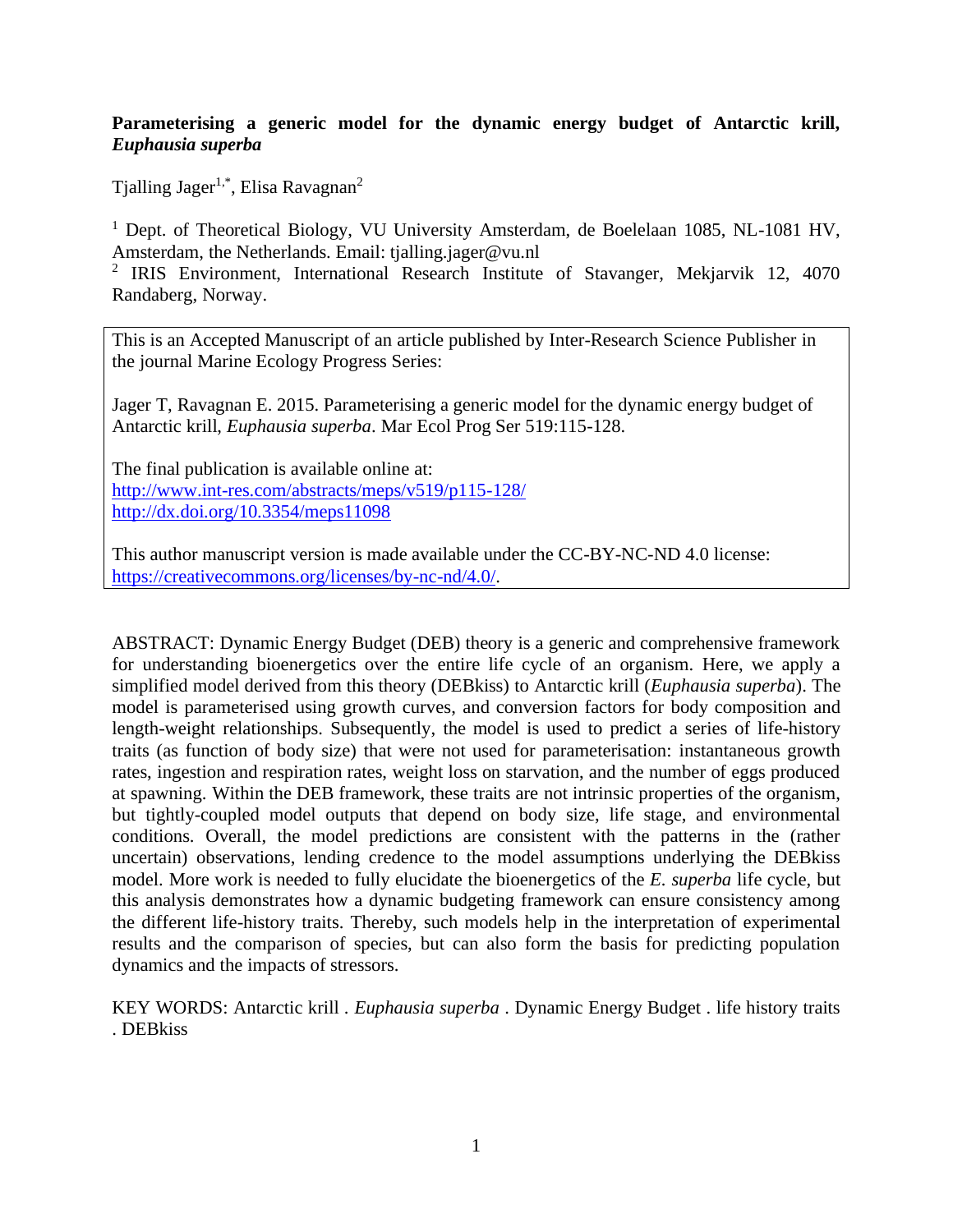# **INTRODUCTION**

Krill are an important component of marine food webs, both ecologically and economically. Therefore, quantitative knowledge about krill life histories is essential for predicting the impact of anthropogenic disturbances, such as commercial fishing (Nicol et al. 2012) and pollution (Bengtson Nash et al. 2008), on their populations. To understand the life history in a quantitative manner, considering the energy budget is extremely helpful as all organisms have to obey the conservation laws for mass and energy. The most comprehensive and best-tested approach in the field of biological energetics is Dynamic Energy Budget (DEB) theory (Nisbet et al. 2000, Kooijman 2001). This theory embodies a consistent and species-independent formalisation of the rules for metabolic organisation. DEB theory aims to explain feeding, growth, development and reproduction of individuals throughout their complete life cycle (from egg to death) in a single framework, as a function of the environmental conditions (food availability, temperature, toxicants, etc.). Models based on DEB theory have already been extensively applied in marine ecophysiology for a range of species (see Alunno-Bruscia et al. 2011), and can lay the foundation for population models (see Jager et al. 2014).

The simplest complete DEB model is the 'standard animal' model (Sousa et al. 2010). However, this model is already rather complex, and its parameterisation challenging (Lika et al. 2011). Recently, a more simplified energy-budget approach was presented in the form of DEBkiss (Jager et al. 2013), which follows the general structure of DEB theory with a few shortcuts. These simplifications allow for a more direct and intuitive link to experimental data, while maintaining the explicit mass conservation over the life cycle. Here, we parameterise DEBkiss for the Antarctic krill, *Euphausia superba*, a key species in the Antarctic food web for which a large body of literature has been established. It is important to realise that the model parameters are abstract quantities that cannot be directly measured. However, the complete parameter set governs all life-history traits over the entire life cycle, and hence, a more indirect parameterisation is feasible. Here, we demonstrate how model parameters can be derived from literature data on growth and composition only, and how these parameters can be used to predict model outputs (instantaneous growth, ingestion, respiration, starvation and reproduction) as a function of body size.

It must be stressed that we focus here on obtaining the parameters of the energy budget, and not on producing an accurate description of the life cycle of *E. superba* under actual field conditions. In principle, the parameters of the energy budget remain constant with ontogeny, although some specific deviating patterns have been observed (Kooijman Acc.). Furthermore, the model parameters vary in a predictable manner with changes in the environment; specifically with temperature and food availability (Saraiva et al. 2012). Therefore, a parameterised energybudget model can be expected to produce a realistic life history under field conditions, provided that the environmental forcings are realistically quantified. Or it can be used vice versa to reconstruct environmental forcings based on observed patterns in growth and/or reproduction, or even from examining calcified structures like otoliths in fish (Pecquerie et al. 2012). And finally, DEB-based models can be applied to explain and to predict the effects of stressors (such as toxicants) on all traits over time (Jager et al. 2014). All these applications, however, depart from a parameterised model for the species, and here we present a first attempt to produce and test such a model for *E. superba* using data from the literature.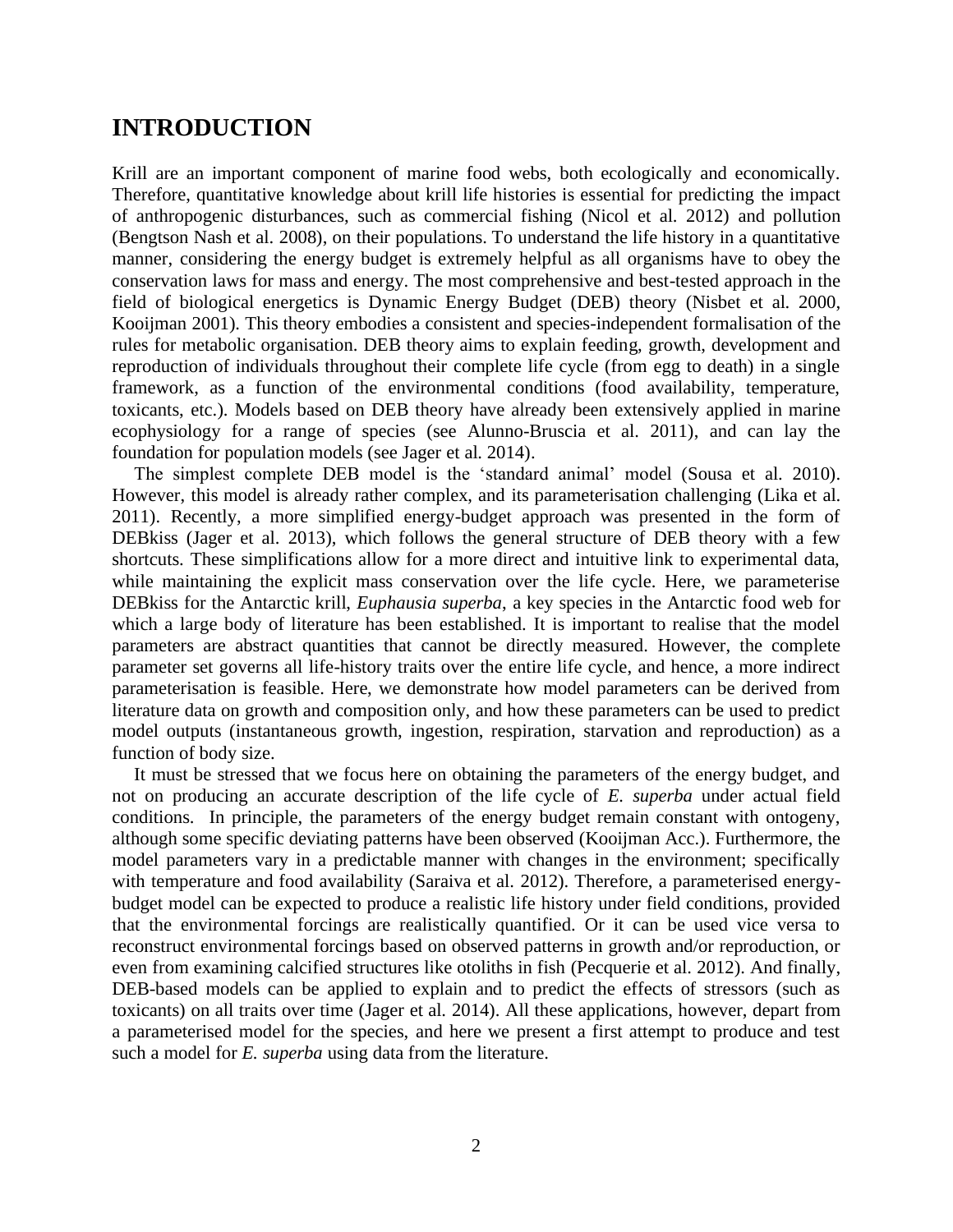# **METHODS**

#### **The DEBkiss model**

DEBkiss (Jager et al. 2013) is a simplified model for animals, derived from DEB theory, and schematically shown in Figure 1. The main difference with the standard DEB animal model (Sousa et al. 2010) is the absence of a reserve compartment in between assimilation and the energy-requiring metabolic processes; the assimilates obtained from feeding are used directly to fuel growth, development, maintenance and reproduction. Storage of assimilates is treated in the form of a 'reproduction buffer', and hence located in the 1-*κ* branch of the scheme in [Figure 1.](#page-2-0) We assume that this buffer is used to fuel spawning events, and can also be used to pay maintenance costs when the assimilation flux is insufficient to cover these expenses (Jager et al. 2013). The embryo assimilates a buffer of storage material that is provided by the mother in the egg, but otherwise follows the same rules as the feeding juvenile stages. Birth, in a DEB context, marks the start of external feeding, which may thus be preceded by hatching (as is the case in krill). The buffer of assimilates provided in the egg thus has to sustain the developing animal until it reaches the first feeding stage.



<span id="page-2-0"></span>Figure 1. Schematic representation of the mass flows in a DEBkiss model. At 'birth', assimilation switches from the egg buffer to external food (the node 'b'). The assimilation flux is continuously split into a constant fraction *κ* to the soma (for structure and somatic maintenance), and 1-*κ* to maturation, which is switched to the reproduction buffer at 'puberty' (the node 'p'), and transformed into eggs in adults (the node 'a').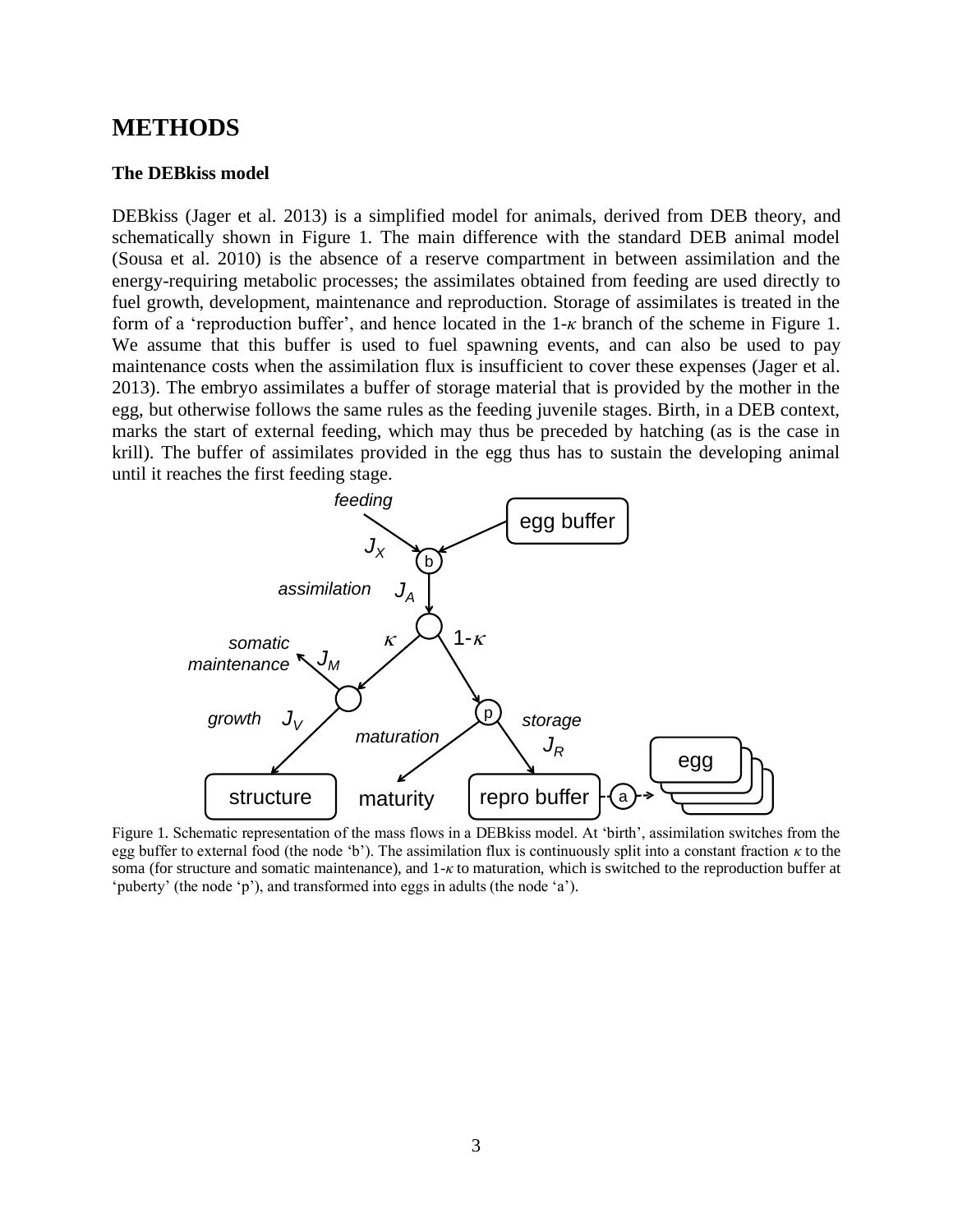| explained and in Table 2. For the state variables, $t = 0$ marks the start of embryonic development. |                                                                                                                                                 |  |  |  |
|------------------------------------------------------------------------------------------------------|-------------------------------------------------------------------------------------------------------------------------------------------------|--|--|--|
| <b>Fluxes</b>                                                                                        | Specification $(mg_{dwt}/d)$                                                                                                                    |  |  |  |
| Assimilation                                                                                         | $J_A = f J_{Am}^a L^2$                                                                                                                          |  |  |  |
| Somatic maintenance                                                                                  | $I_M = I_M^{\nu} L^3$                                                                                                                           |  |  |  |
| Structural growth                                                                                    | $J_V = \gamma_{VA} (\kappa J_A - J_M)$                                                                                                          |  |  |  |
| Feeding                                                                                              | $I_x = I_A / y_{AX}$                                                                                                                            |  |  |  |
| Investment reproduction buffer $(L_w > L_{wp})$                                                      | $J_R = (1 - \kappa)J_A$                                                                                                                         |  |  |  |
|                                                                                                      |                                                                                                                                                 |  |  |  |
| <b>State variables</b>                                                                               | <b>Specification</b> ( $mg_{dwt}$ )                                                                                                             |  |  |  |
| Structural body mass                                                                                 | $\frac{d}{dt}W_V = J_V$ with $W_V(0) \approx 0$<br>$\frac{d}{dt}W_B = -J_A$ with $W_B(0) = W_{B0}$<br>$\frac{d}{dt}W_R = J_R$ with $W_R(0) = 0$ |  |  |  |
|                                                                                                      |                                                                                                                                                 |  |  |  |
| Assimilate buffer in egg                                                                             |                                                                                                                                                 |  |  |  |
|                                                                                                      |                                                                                                                                                 |  |  |  |
| Build-up of reproduction buffer                                                                      |                                                                                                                                                 |  |  |  |
|                                                                                                      |                                                                                                                                                 |  |  |  |
| <b>Conversions</b>                                                                                   | <b>Specification</b>                                                                                                                            |  |  |  |
|                                                                                                      |                                                                                                                                                 |  |  |  |
| Volumetric length to dry weight                                                                      | $W_V = d_V L^3$                                                                                                                                 |  |  |  |

| Table 1. Model equations for the basic model as depicted in Figure 1. Model parameters are           |  |  |  |  |
|------------------------------------------------------------------------------------------------------|--|--|--|--|
| explained and in Table 2. For the state variables, $t = 0$ marks the start of embryonic development. |  |  |  |  |

The model is described in detail in Jager et al. (2013). However, the set of equations that is relevant for the current data analysis is provided in Table 1, and all model parameters are explained in Table 2, along with their value and units. An extended summary of the model equations, underlying assumptions, and some derivations, are provided in Supplement 1.

Volumetric length to physical length  $L_w = L/\delta_M$ 

The measures of body size that are used in DEBkiss are the structural dry weight  $W_V$  and the volumetric length *L*. The latter is the cubic root of structural body volume  $(L^3)$ , volume of the structure compartment, and hence excluding any storage buffers). Volumetric length is related to physical length ( $L_w$ , e.g., total body length) by a shape correction coefficient ( $\delta_M$ , see Table 1). When the animal does not change in shape during growth (isomorphy),  $\delta_M$  will be constant with ontogeny. Food availability is represented in a simplified manner, introducing the scaled functional response *f*, such that  $f = 1$  is ad libitum food availability (of optimal quality) and  $f = 0$ complete starvation. Many of the specific aspects of food availability and feeding behaviour thus boil down to a change in *f*.

In the scheme of [Figure 1,](#page-2-0) the  $\kappa$  branch of assimilates is used for maintenance and growth, whereas the 1-*κ* branch is used for maturation and filling of the reproduction buffer. The investment in maturation is assumed to be burnt, and hence does not increase biomass. At some point in the life cycle ('puberty'), the investment to maturation is switched to the reproduction buffer. The logic of this switch can be observed in species that reproduce (almost) continuously, as the start of reproduction does not affect the growth curve (see e.g., Nisbet et al. 2000, Jager et al. 2013). Antarctic krill, however, do not reproduce continuously when mature, but rather produce large batches of eggs in the summer season. Furthermore, like many species exposed to strong seasonality, they build up a storage buffer to survive the winter period of low food availability (Hagen et al. 2001). Here, we suggest addressing both features with a single buffer in the 1- $\kappa$  branch. The position in this branch of the allocation scheme ensures that the start of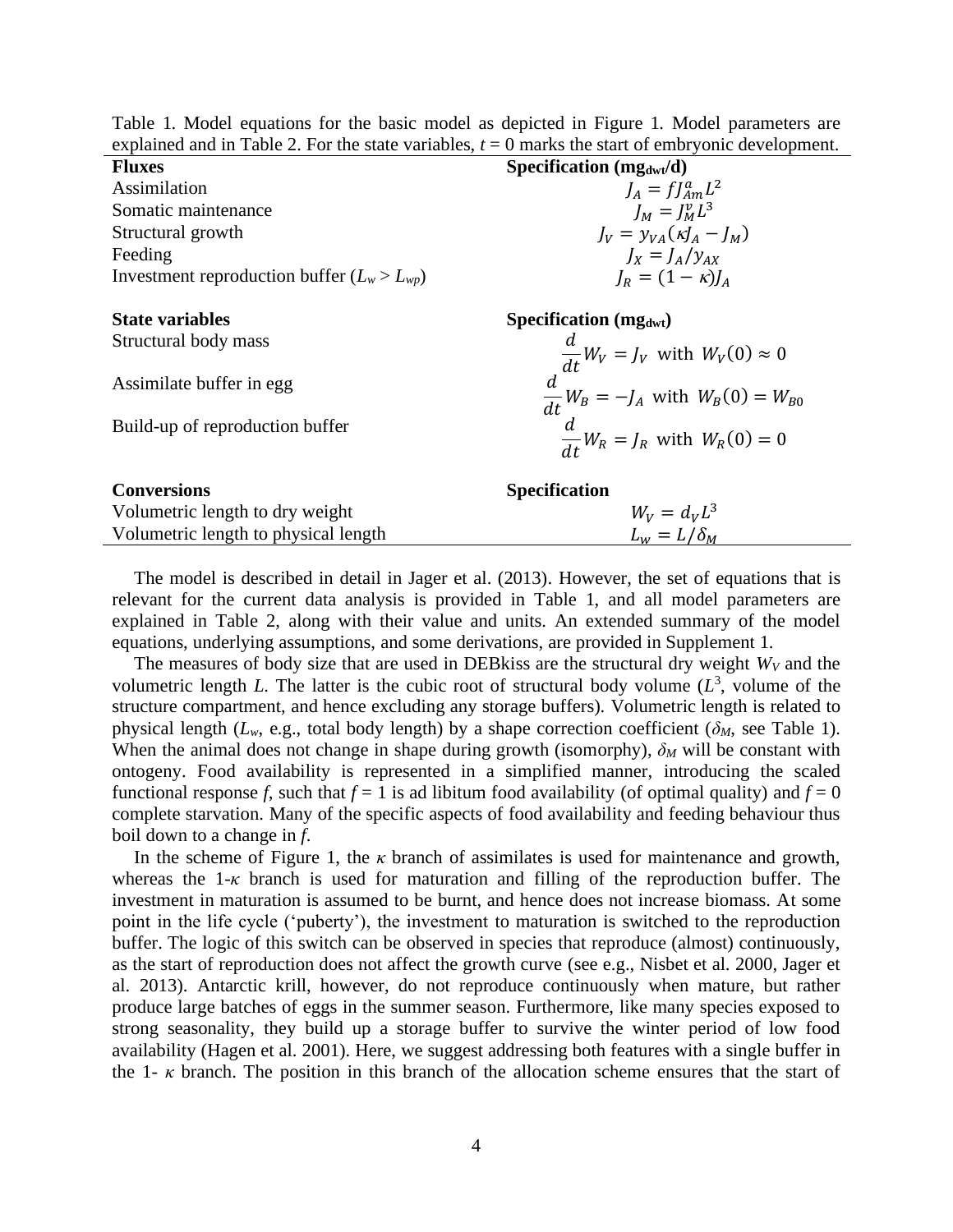storage build-up does not influence structural growth, and that the build-up can continue in fullygrown adults (both of which seem realistic).

In DEB theory, puberty marks the cessation of maturation, and the complete investment into the 1- $\kappa$  branch is switched to the reproduction buffer. Here, we tentatively stick to that assumption, but it may be more realistic to assume that maturation and storage occur simultaneously (or alternatingly, e.g., depending on the season) in juveniles, and possibly even in adults, as stored lipids can be used for gonad maturation (Teschke et al. 2008). We position the start of investment into storage ('puberty') at the moult from furcilia VI to juvenile, as furcilia larvae do not seem to build up much of a storage for the winter, in contrast to juveniles (Hagen et al. 2001, Meyer 2012). These allocation rules for the 1-*κ* branch should be treated as provisional as data on the build-up of storage under known feeding conditions are lacking (a preliminary analysis using lipid data from field-sampled animals is presented in Supplement 2).

Deviations from the standard allocation rules are needed under starvation conditions, when the investment into the soma is insufficient to cover the costs of maintenance ( $\kappa J_A < J_M$ ). In the standard DEBkiss model, growth stops on starvation, and maintenance is paid from the 1-*κ* branch (which also implies that the reproduction buffer is drawn upon). As there are no reports of structural growth continuing on starvation, this assumption seems to hold for *E. superba* as well. If the 1-*κ* branch cannot yield sufficient resources to fuel maintenance, structure will be burnt and the individual will shrink. Krill can survive considerable shrinkage in structure, although starvation also leads to a reduction in respiration rates (Ikeda & Dixon 1982), presumably due to a reduction in maintenance costs.

All rate constants (the model parameters in Table 2 that have time in their dimension) are affected by temperature. We can expect that all rate constants change with temperature by the same factor, and the Arrhenius relationship is generally applied in this context (see Supplement 1).

#### **Model predictions**

The parameterised model can subsequently be used to make independent predictions for other life-history traits. A number of studies report instantaneous growth rates (on length basis) from field-sampled animals. The model prediction for this trait follows from the growth flux on mass basis (derivation in Supplement 1):

$$
\frac{d}{dt}L_w = \frac{Jv}{3d_V L^2 \delta_M} \tag{1}
$$

This growth rate (in mm/d) depends on the food availability as  $J_V$  depends on  $J_A$ , which in turn depends on *f* (see Table 1).

Ingestion and respiration rates are often expressed in the literature on carbon basis to facilitate their quantitative comparison. Here, we consistently express both ingestion and respiration rates as daily carbon ration (ingested or respired carbon weight per carbon body weight per day). In DEBkiss, the specific ingestion rate is a model output, and it is not constant but decreases with body size (as feeding scales with a surface area and carbon weight with a volume):

$$
J_X^c = \frac{J_A}{\mathcal{Y}_{AX}^c L^3 d_V} \tag{2}
$$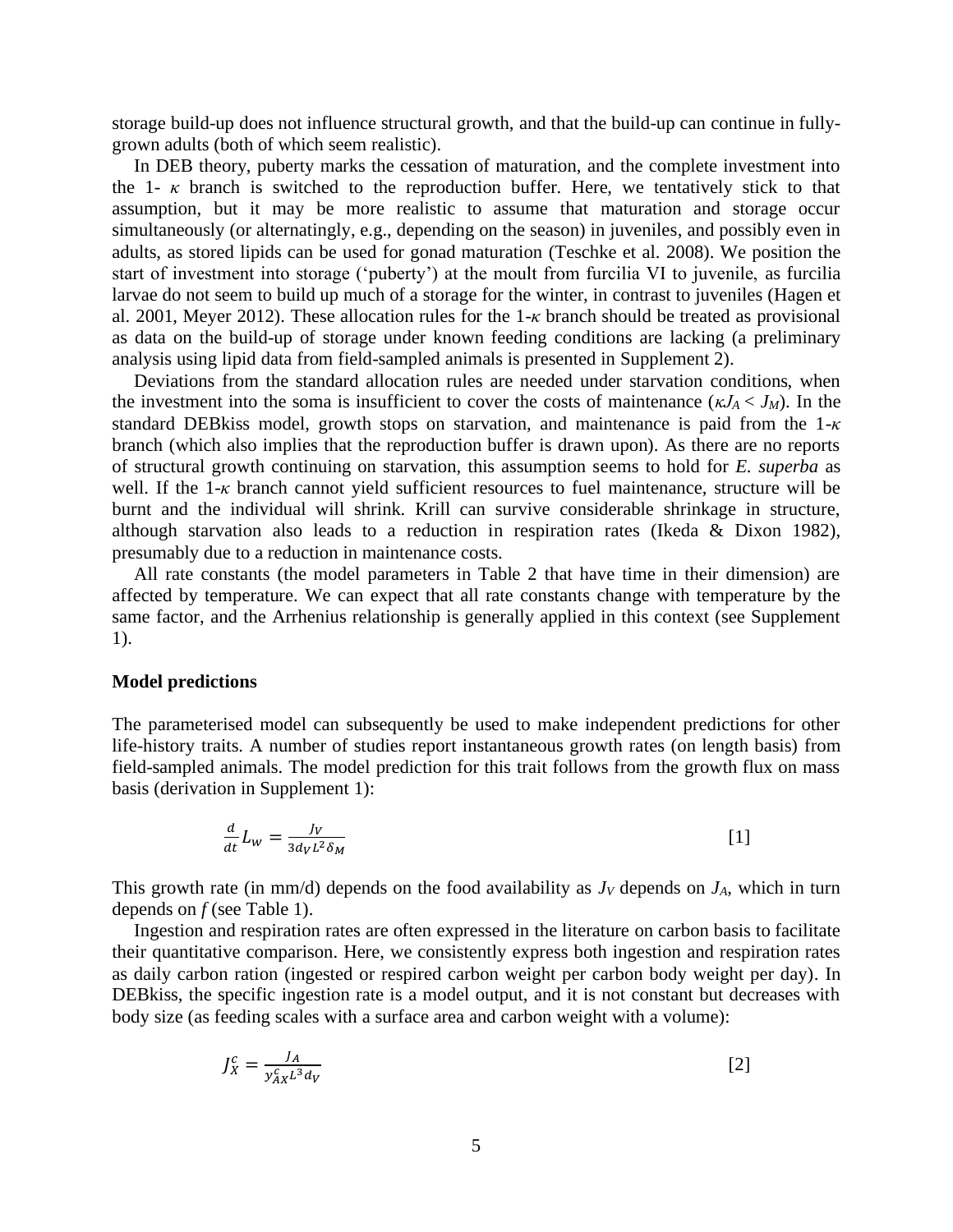Note that neither the carbon content of the organism nor that of the food appears in this equation, as we assume that assimilates have the same composition as biomass, and we take the assimilation efficiency *yAX c* on carbon basis. The predicted daily ration also depends on the food availability, as *J<sup>A</sup>* depends on the scaled functional response *f* (see Table 1).

In a DEB context, respiration constitutes all the dissipation processes in which assimilates are burnt to do work (in aerobic respiration, this relates to the use of oxygen and the production of carbon dioxide). An important aspect of respiration is of course maintenance, but also included are the overheads of transformation processes (in feeding, in growth, and in production of eggs). Furthermore, assimilates allocated to the maturation process do not contribute to biomass but are burnt to increase the maturity status. The maximum possible respiration flux  $(J_{D+}$  in mg<sub>dwt</sub>/d) is given by the assimilation flux minus the flux fixed in biomass. In juveniles, only structural growth is fixed in biomass (the maturation flux is assumed to be burnt), whereas in adults, also the flux allocated to the reproduction buffer is not dissipated:

$$
J_{D+} = J_A - J_V \qquad \text{(when } L_w < L_{wp})
$$
\n
$$
J_{D+} = J_A - J_V - J_R \quad \text{(when } L_w \ge L_{wp})
$$
\n
$$
[3]
$$

It should be noted that we assume here that the switch from maturation to storage is complete and immediate, at a fixed body length *Lwp*.

In a starving individual, growth will cease, and it is likely that maturation can be decreased as well. The minimum respiration thus constitutes the somatic maintenance flux  $(J_D = J_M)$ . However, animals overwintering (Meyer 2012) or under prolonged starvation (Ikeda & Dixon 1982) may be able to reduce these maintenance costs, which would result in lower respiration rates than predicted. It should be noted that we ignored losses in the feeding process, which is acceptable for our purpose as animals are usually not fed during respiration measurements. Measured respiration rates should lie within the two extremes outlined above. Where they end up depends on the experimental duration (the degree of starvation) and the life stage. We can easily convert model predictions for  $J<sub>D</sub>$  to a specific flux on carbon basis as follows:

$$
J_D^c = \frac{J_D}{d_V L^3} \tag{4}
$$

Note that the carbon content of the organism does not appear in this equation, as we assume that assimilates that are burnt have the same composition as biomass. In this calculation, the maximum respiration on carbon basis will decrease with size, as growth will decrease, and assimilation per unit of weight as well (as assimilation scales with body surface area). The minimum respiration on carbon basis is independent of size as the somatic maintenance flux scales with body volume. Several life stages include a storage: the egg buffer for the embryo and non-feeding larvae, and the seasonal overwintering/reproduction buffer in juveniles/adults. The predictions for carbon-specific ingestion and respiration rates are based on structural weight only. If measurements are made on individuals with a considerable storage, we can expect lower rates than predicted.

Weight loss on complete starvation is assumed here to result from the use of structural biomass to pay the somatic maintenance costs. We assume that other energy-requiring processes (growth, maturation, reproduction) are completely stopped. This results in an exponential decay of the body volume, with as rate constant (Jager et al. 2013):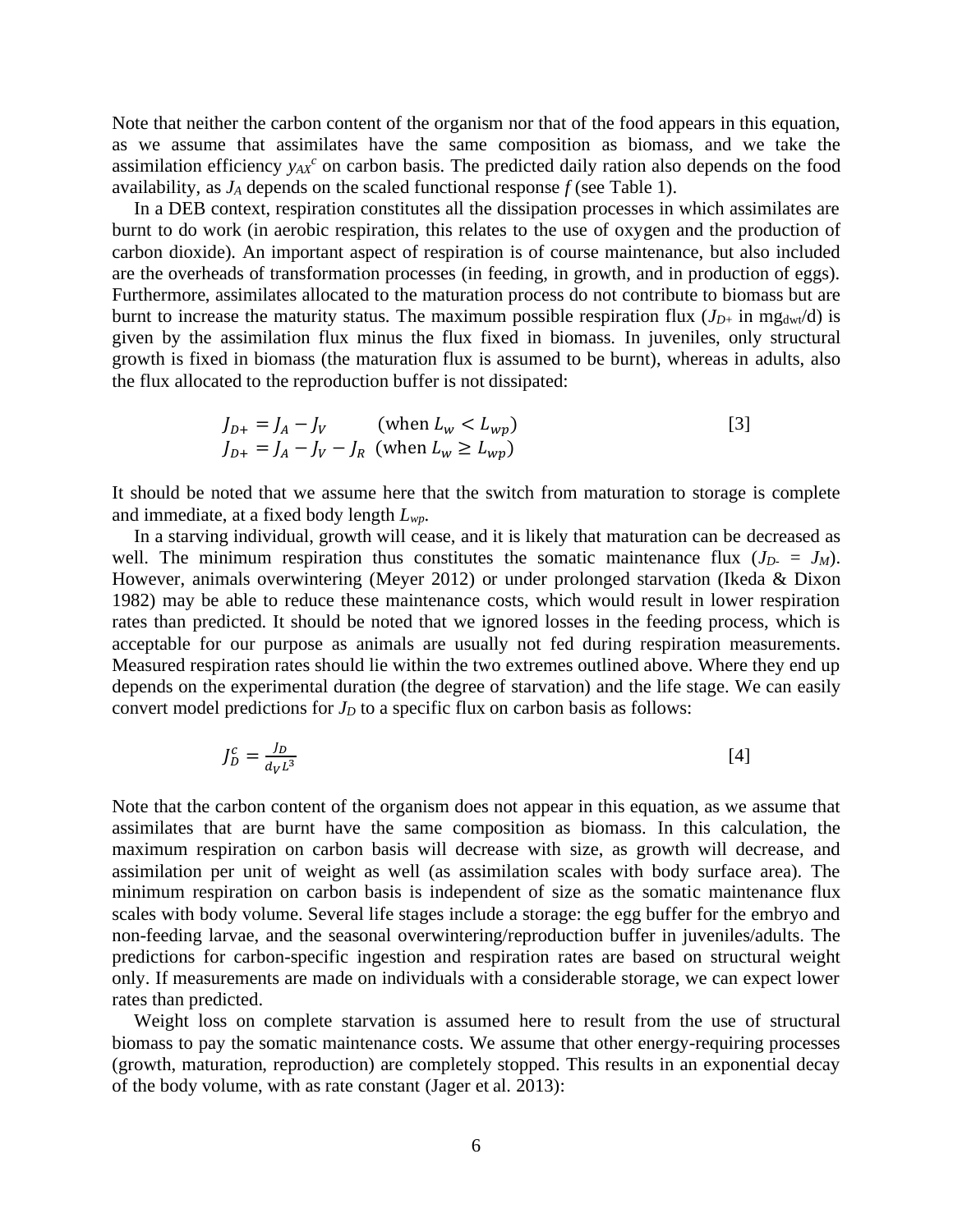$$
k_{s} = \frac{J_{M}^{v}}{y_{AV}d_{V}}
$$
 [5]

The yield factor *yAV* is less than one, as mass is lost in the transformation of structure to pay somatic maintenance costs.

For a simple estimation of the reproductive output, we can assume that the female does not grow substantially during the build-up of the reproduction buffer, that the total mass flux into the 1- $\kappa$  branch is used for egg production, and that the animal is feeding at the maximum rate ( $f = 1$ ). The clutch size  $(\Delta R)$  then depends on the available time to build up the buffer  $(\Delta t)$ :

$$
\Delta R = \frac{y_{BA}(1-\kappa)J_A}{W_{B0}} \Delta t
$$
 [6]

#### **Treatment of literature data**

Data were extracted from graphs in the original publications using the freeware PlotReader (http://jornbr.home.xs4all.nl/plotreader). All model calculations were performed in Matlab. Model optimisations were performed on the growth curves by maximising the likelihood function, assuming a normal distribution of the residuals after square-root transformation (Jager & Zimmer 2012). No attempts were made to correct the data to reflect different experimental temperatures as other uncertainties will likely dominate anyway (most experiments were done between -1 and  $1 \degree C$ ).

Data on the instantaneous growth rate were taken from Kawaguchi et al. (2006), Atkinson et al. (2006), Daly (2004), Meyer et al. (2009), Quetin et al. (2003), and Ross et al. (2000). All these data were obtained from field-collected animals. Spring and summer values were used for juveniles and adults, and autumn or late winter values for furcilia.

Experimental data on ingestion rates were taken from the publications of Kato et al. (1982), Meyer et al. (2002), Meyer et al. (2003), Meyer & Oettl (2005), Pakhomov et al. (1997), Pakhomov et al. (2004), Ikeda (1984), Haberman et al. (2003), Boyd et al. (1984), Schnack (1985), Clarke et al. (1988), Daly (1990), Daly (1998). Respiration rates were taken from the publications of Kato et al. (1982), Hirche (1983), Meyer et al. (2002), Meyer et al. (2010), Meyer et al. (2003), Meyer et al. (2003), Ikeda (1981), Ikeda & Mitchell (1982), Torres et al. (1994), Daly (1998), Ishii et al. (1987), Segawa et al. (1982). All ingestion and respiration rates were expressed as carbon-specific values in mgc ingested or respired per mgc body weight per day. If a conversion was needed, we used the food carbon content provided by the original authors or the conversion factors from Table 2. If multiple food levels were used for ingestion rates, only the results from the highest levels were included here. For respiration, we did not use winter values for the comparisons, which are roughly a factor of 2 (Torres et al. 1994) to 4 (Meyer et al. 2010) lower in juvenile/adult Antarctic krill than in summer. Furthermore, we only used data for the feeding stages (calyptopis and later) to avoid complications of the remaining egg buffer.

Experimental data on clutch sizes at known body lengths were taken from Denys & McWhinnie (1982), Harrington & Ikeda (1986), Nicol et al. (1995), and Ross & Quetin (1983).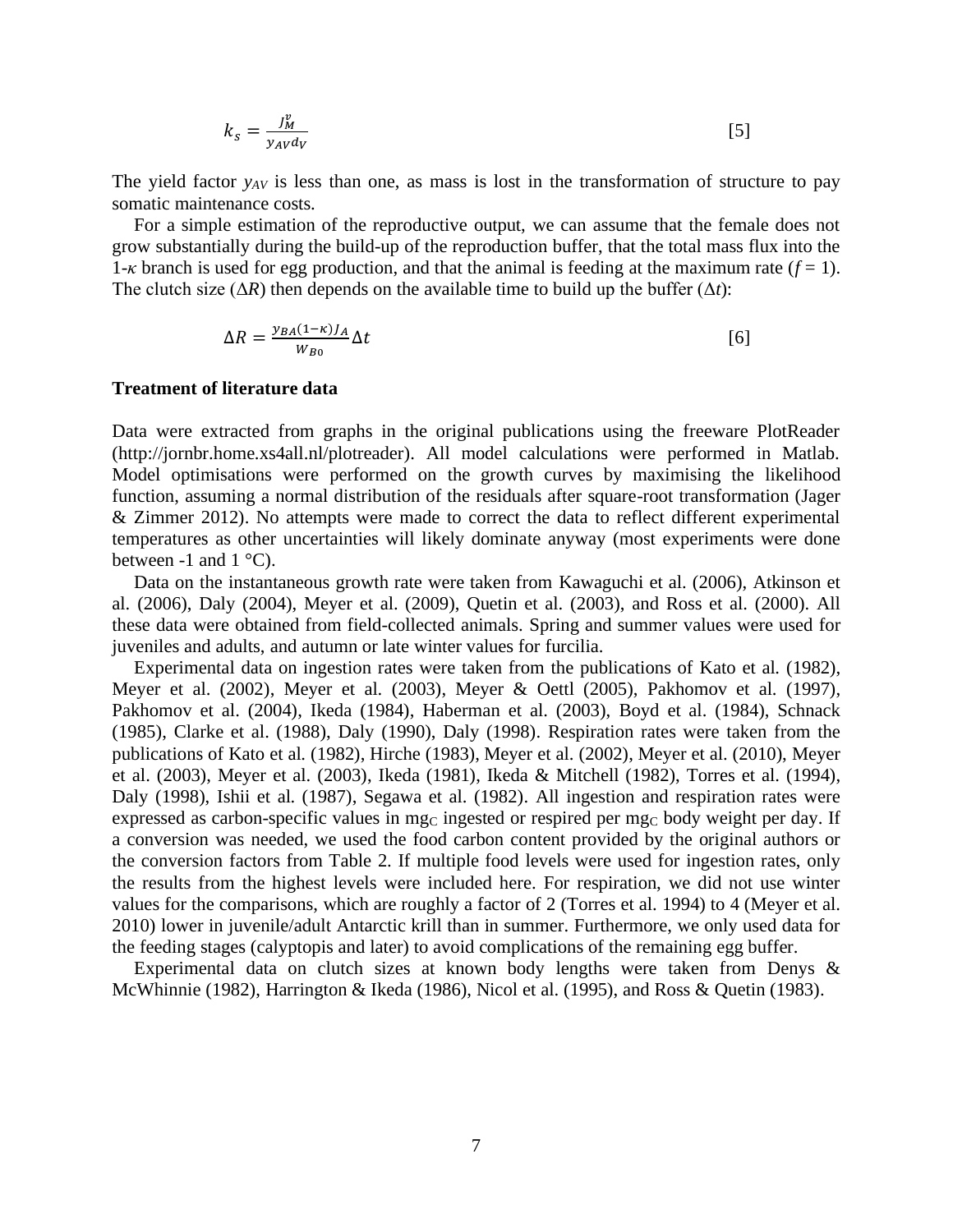# **MODEL PARAMETERISATION**

### **Deriving fixed model parameters**

The yield factors *y<sub>VA</sub>* and *y<sub>AV</sub>* are difficult to establish from experimental data, and hence defaults (Jager et al. 2013) are provided in Table 2. The yield of assimilates on food  $(y_{AX})$ , or assimilation efficiency, can be expressed in various ways. If we take  $y_{AX}$  on dry-weight basis, its value will strongly depend on the composition of the food. As most measured ingestion rates are reported on carbon basis, we will take *yAX* on carbon basis too, for which 80% seems to be a reasonable value (Kato et al. 1982, Meyer et al. 2003). The allocation fraction to the soma (*κ*) can be determined from experimental data, but generally requires a combination of detailed growth and reproduction observations over time (at constant environmental conditions). As such data are not available for *E. superba*, we will depart from the typical value (Lika et al. 2011) for this fraction in Table 2. The egg dry weight is taken from Ikeda (1981), and the approximate sizes for the start of the juvenile (*Lwp*) and adult (*Lwa*) stages from Ikeda (1985a).

### **Conversions for body size and composition**

Based on very similar figures mentioned for furcilia VI (Ikeda 1984) and *E. superba* in general (Ikeda & Mitchell 1982), we select a dry-weight density  $d_V = 0.22$  mg/mm<sup>3</sup> for all stages. The shape correction coefficient  $(\delta_M)$  can be determined from measurements of length and fresh weight on the same individuals. Using the data of Hofmann & Lascara (2000) for larger individuals (10-60 mm), as well as the data from Nicol et al. (1995) for spent females, we obtain a rather constant value  $\delta_M$  = 0.20. For larvae cultivated under laboratory conditions (Ikeda 1984), the shape correction coefficient is large for the early nauplii, and then rapidly drops to a stable level of around  $\delta_M = 0.20$  in the calyptopis I stage. Apparently, early growth is not isomorphic. As this deviation is only relevant for the non-feeding nauplius and metanauplius stages (for which we did not need to make any conversions), we will not go into further detail here. For the carbon content of *E. superba* we selected a typical value of  $0.45 \text{ mg/cmg}_{\text{dwt}}$  based on the values provided in several publications (Ikeda & Mitchell 1982, Hirche 1983, Ikeda 1984). For respiration data, we often need to convert volume of oxygen used to weight of carbon converted to CO2. Using the density of oxygen, the atomic weights of oxygen and carbon, and assuming a respiration quotient of 0.9, we arrive at a conversion factor of 0.48 mg $c/ml_{02}$  (see Supplement 1).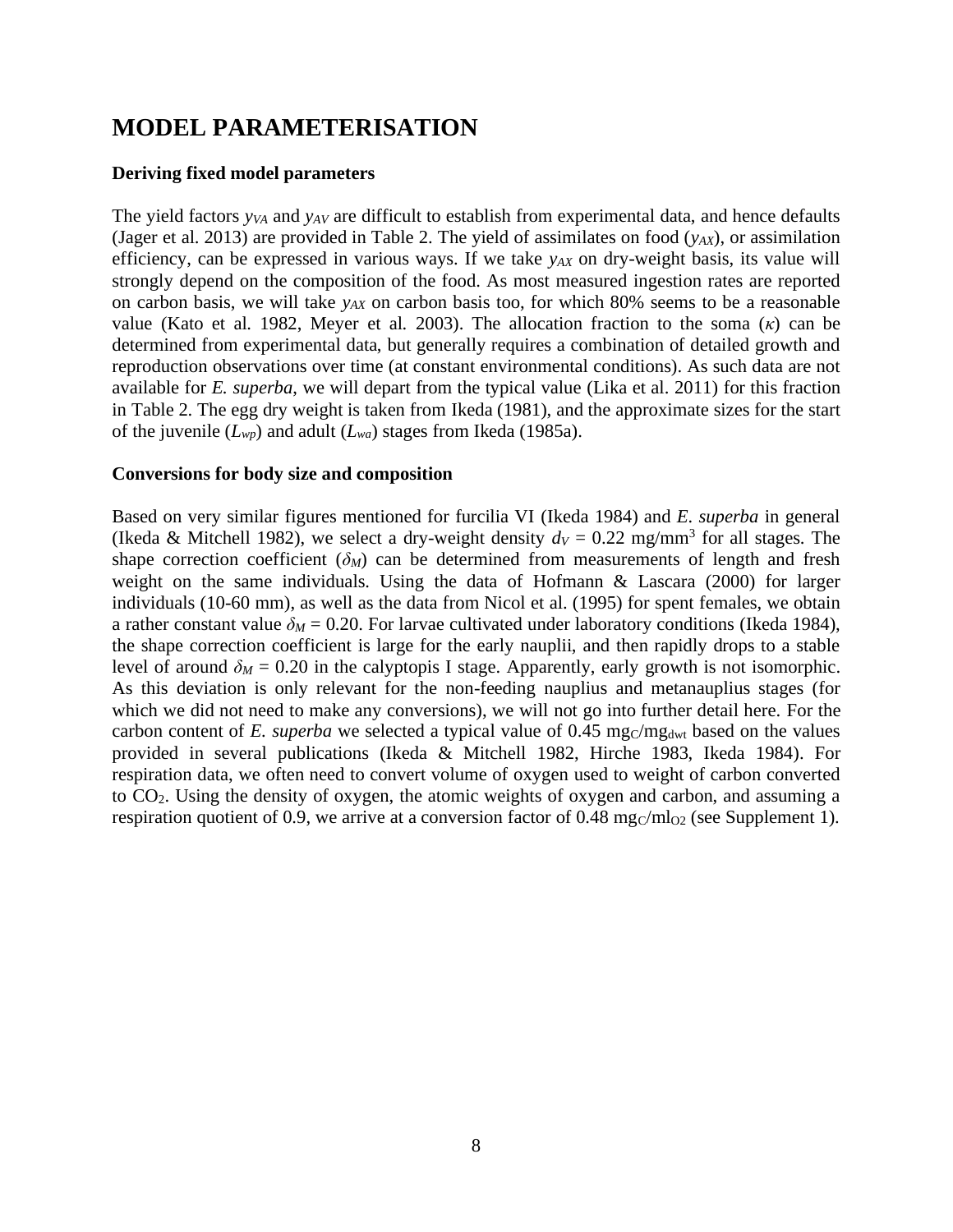|                         | Lavie 2. MOUCH parameters and conversion ractors with their values. |        |                                                                                                                                                                                                                                                                                                                                                                                                                                                                                                                                          |
|-------------------------|---------------------------------------------------------------------|--------|------------------------------------------------------------------------------------------------------------------------------------------------------------------------------------------------------------------------------------------------------------------------------------------------------------------------------------------------------------------------------------------------------------------------------------------------------------------------------------------------------------------------------------------|
| Symb.                   | Description                                                         | Value  | Unit                                                                                                                                                                                                                                                                                                                                                                                                                                                                                                                                     |
|                         | <b>Conversion factors</b>                                           |        |                                                                                                                                                                                                                                                                                                                                                                                                                                                                                                                                          |
| $d_V$                   | dry-weight density                                                  | 0.22   | $mg_{dwt}/mm^3$                                                                                                                                                                                                                                                                                                                                                                                                                                                                                                                          |
|                         | wet-weight density                                                  | 1      | $mg_{wwt}/mm^3$                                                                                                                                                                                                                                                                                                                                                                                                                                                                                                                          |
| $\delta_M$              | shape-correction coefficient (for $L_w > 2$ mm)                     | 0.20   | $[\cdot] % \centering \includegraphics[width=0.9\columnwidth]{figures/fig_10.pdf} \caption{The figure shows the number of times of the number of times. The leftmost (left) and rightmost (right) are the number of times.} \label{fig:fig:time}$                                                                                                                                                                                                                                                                                        |
|                         | carbon weight per dry weight                                        | 0.45   | mg <sub>C</sub> /mg <sub>dwt</sub>                                                                                                                                                                                                                                                                                                                                                                                                                                                                                                       |
|                         | carbon weight per oxygen volume in respiration                      | 0.48   | mgC/ml <sub>O2</sub>                                                                                                                                                                                                                                                                                                                                                                                                                                                                                                                     |
|                         | <b>Fixed model parameters</b>                                       |        |                                                                                                                                                                                                                                                                                                                                                                                                                                                                                                                                          |
| $y_{AX}$ <sup>c</sup>   | yield of assimilates on food (carbon based)                         | 0.8    | mg <sub>C</sub> /mg <sub>C</sub>                                                                                                                                                                                                                                                                                                                                                                                                                                                                                                         |
| <b>y</b> v <sub>A</sub> | yield of structure on assimilates                                   | 0.8    | mg <sub>dwt</sub> /mg <sub>dwt</sub>                                                                                                                                                                                                                                                                                                                                                                                                                                                                                                     |
| <b>y</b> <sub>AV</sub>  | yield of assimilates on structure (starvation)                      | 0.8    | mg <sub>dwt</sub> /mg <sub>dwt</sub>                                                                                                                                                                                                                                                                                                                                                                                                                                                                                                     |
| <b>YBA</b>              | yield of storage buffer on assimilates                              | 0.95   | $mg_{dwt}/mg_{dwt}$                                                                                                                                                                                                                                                                                                                                                                                                                                                                                                                      |
| $\kappa$                | fraction allocation to soma                                         | 0.8    | $[\cdot]$                                                                                                                                                                                                                                                                                                                                                                                                                                                                                                                                |
| $W_{B0}$                | dry weight of a single egg                                          | 0.028  | mg <sub>dwt</sub>                                                                                                                                                                                                                                                                                                                                                                                                                                                                                                                        |
| $L_{wp}$                | physical length at start of juvenile stage                          | 11     | mm                                                                                                                                                                                                                                                                                                                                                                                                                                                                                                                                       |
| $L_{wa}$                | physical length at start adult stage                                | 35     | mm                                                                                                                                                                                                                                                                                                                                                                                                                                                                                                                                       |
|                         | Model parameters from growth curves $(0 \degree C)$                 |        |                                                                                                                                                                                                                                                                                                                                                                                                                                                                                                                                          |
| $J_{Am}^{\ a}$          | maximum area-specific assimilation rate                             | 0.044  | $mg_{dwt}/mm^2/d$                                                                                                                                                                                                                                                                                                                                                                                                                                                                                                                        |
| $J_M{}^v$               | volume-specific somatic maintenance rate                            | 0.0032 | $mg_{dwt}/mm^3/d$                                                                                                                                                                                                                                                                                                                                                                                                                                                                                                                        |
| $f_B$                   | apparent $f$ for assimilation of egg buffer                         | 0.28   | $\left[ -\right] % \begin{minipage}[b]{.45\linewidth} \centering \includegraphics[width=\textwidth]{figs/fig_4} \caption{The number of times in the left and right.} \label{fig:fig_4} \end{minipage} \vspace{0.05\linewidth} \vspace{0.05\linewidth} \vspace{0.05\linewidth} \vspace{0.05\linewidth} \vspace{0.05\linewidth} \vspace{0.05\linewidth} \vspace{0.05\linewidth} \vspace{0.05\linewidth} \vspace{0.05\linewidth} \vspace{0.05\linewidth} \vspace{0.05\linewidth} \vspace{0.05\linewidth} \vspace{0.05\linewidth} \vspace{0$ |
| $\mathcal{f}$           | scaled functional response                                          |        | $[\cdot] % \centering \includegraphics[width=0.9\columnwidth]{figures/fig_10.pdf} \caption{The figure shows the number of times of the number of times. The leftmost (left) and rightmost (right) are the number of times.} \label{fig:fig:time}$                                                                                                                                                                                                                                                                                        |
|                         | juvenile/adult, data Ikeda (1985a)                                  | 1      |                                                                                                                                                                                                                                                                                                                                                                                                                                                                                                                                          |
|                         | juvenile/adult, data Ikeda (1987)                                   | 0.85   |                                                                                                                                                                                                                                                                                                                                                                                                                                                                                                                                          |
|                         | furcilia, data Ikeda (1984)                                         | 0.34   |                                                                                                                                                                                                                                                                                                                                                                                                                                                                                                                                          |

Table 2. Model parameters and conversion factors with their values.

#### **Analysing growth curves**

Growth curves contain information on specific assimilation  $(J_{Am}^a)$  and specific maintenance  $(J_M^v)$ rates. The specific maintenance governs the curvature of the growth curve, and hence the time to reach 95% of the asymptotic size. Specific assimilation determines the initial growth rate (in mm/d) and, together with the specific maintenance, the maximum size. Laboratory growth curves are most useful for this purpose as the environmental conditions can be kept constant over the duration of the experiment.

Ikeda (1987) presents growth data for two individuals (one male and one female) over 3 years in the laboratory at 0 °C. Size measurements started after the moult from furcilia VI to juvenile, so this point is taken as  $t = 0$  here. A second data set was derived from Ikeda (1985a), who compiled several data sets to provide a theoretical maximum growth curve over the entire life cycle, for which we assume  $f = 1$ . For the juvenile/adult stages (larval stages will be dealt with separately), we extracted a large number of points from this curve, which are thus not actual size measurements. The first thing to note is that the three growth curves do not overlap. The individual male and female are assumed to differ in initial size only, which suffices to capture the differences in their growth patterns. However, their growth is slower than the maximum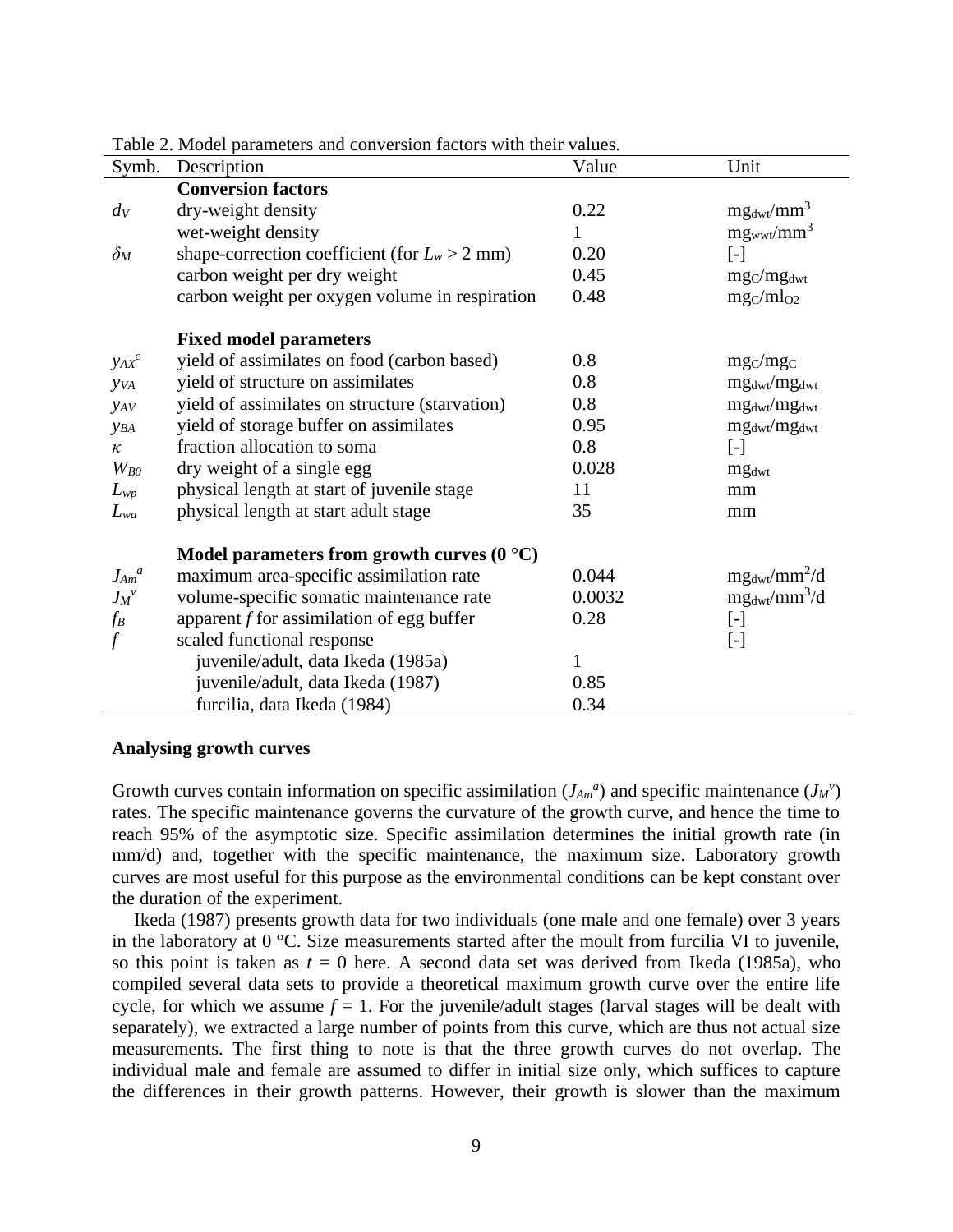curve, and their asymptotic size is also less than that of the maximum growth curve, and less than the maximum size of the species, which is around 60 mm physical length (Ikeda 1985a), or 12 mm volumetric length. We suggest that this difference is caused by a difference in the quantity or quality of the food, and hence allow for a lower value of *f* for the data of Ikeda (1987), keeping all other parameters the same.

The growth curve corresponds to the expected von Bertalanffy pattern [\(Figure 2\)](#page-9-0), but around the maximum asymptotic size, the data for the two individuals become more variable. The reasons for this are unclear. The fitted model parameters for assimilation and maintenance are given in Table 2 (no confidence intervals are provided as the points in the maximum growth curve do not represent measurements). These parameters yield an asymptotic size of 55 mm, which is still a bit too small. It is possible that the maximum growth curve of Ikeda (1985a) still does not represent the optimal conditions for the species (and may thus represents  $f < 1$ ).



<span id="page-9-0"></span>Figure 2. Fit to size data for juvenile/adults (left panel), and egg/larvae (right panel). The left panel shows data for two individuals (Ikeda 1987), and the maximum growth curve suggested by Ikeda (1985a). The model fit (solid lines) assumes the same parameters for all data sets, but a lower food availability for the two individuals (Table 2). The right panel shows data for larvae. The model fit (solid line) is to data of Ikeda (1984) and assumes the same parameters as for the juveniles/adults but a different food availability for both the non-feeding and furcilia larval stages (Table 2). The start of external feeding is forced to 37 days, and the moult to furcilia I at 63 days. Data of Huntley & Brinton (1991) are shown for comparison, with their time axis shifted to match the growth pattern of the model.

Ikeda (1984) presents data for growth of larvae (egg to furcilia VI). At the end of the experiment, the animals are still far away from their asymptotic size, and hence there is no possibility to estimate the specific maintenance rate, which was fixed to the value from the previous fit on juveniles/adults. The reported developmental time for each stage (and thus each size determination) is at the start of the stage. For fitting and plotting, we modified the time vector to represent the more representative developmental time half-way into the stage. Calyptopis I is the first feeding stage for Antarctic krill, and the data of Ross & Quetin (1989) show that the yolk from the egg is used up to half-way into this stage. Therefore, we constrain the fit so that 'birth' (start of external feeding) is positioned at  $t = 37$  d post egg deposition (including into the likelihood function the probability density for the predicted hatching time in a normal distribution with mean of 37 days and s.d. of 1 day).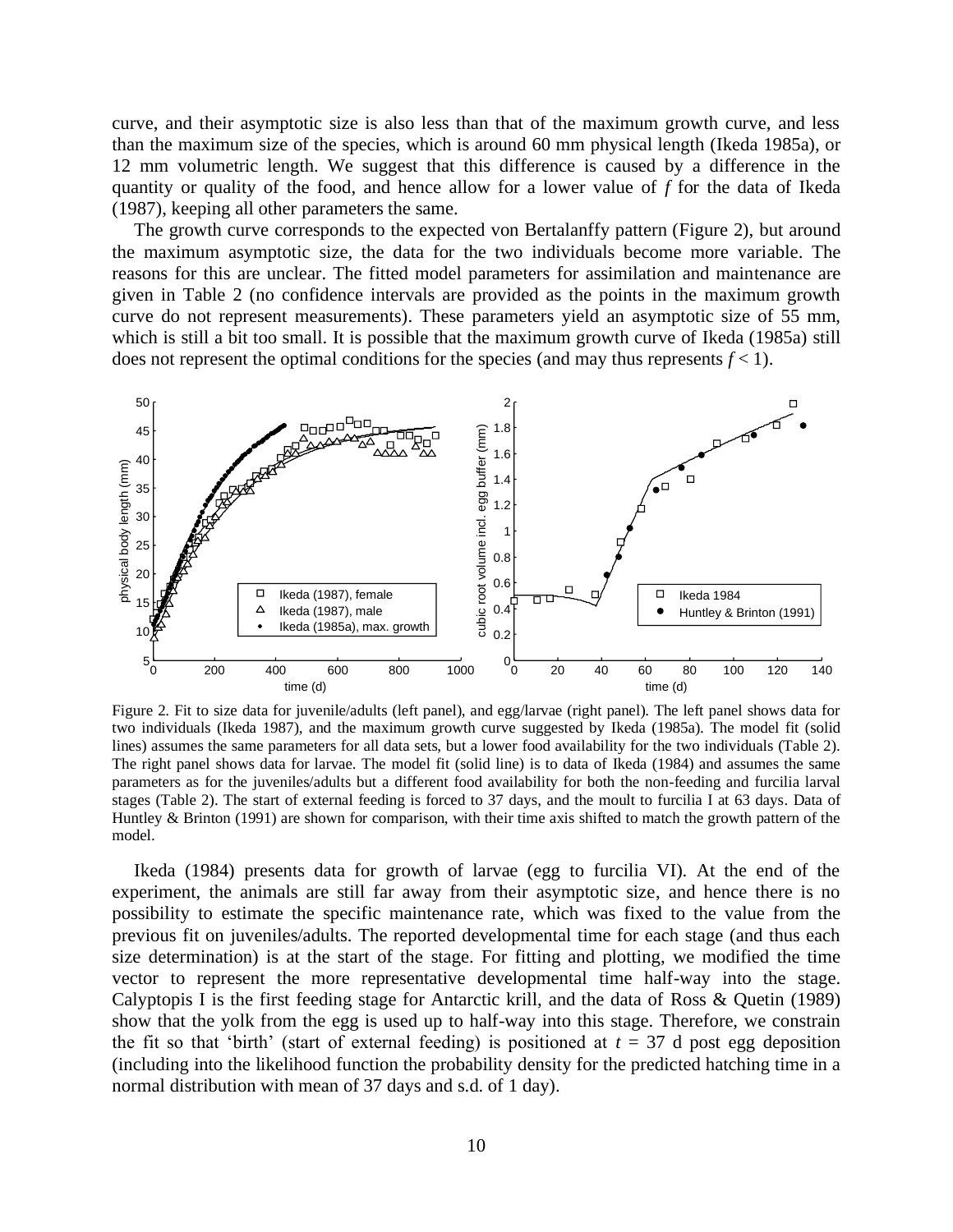Using the specific assimilation for the juvenile/adult stages leads to two misfits on this data set. Firstly, it underpredicts the observed time for the start of external feeding ('birth'), and it overpredicts the observed growth rate for the furcilia stages. The mismatch for the age at birth seems to be a common situation when using DEB models for several taxonomic groups, especially those sporting larval stages (Kooijman Acc.). For now, we correct this deviation by assuming a lower apparent food availability for the non-feeding stages (*fB*). The model predicts a decrease in total volume for the non-feeding stages (due to dissipation of the egg buffer), whereas the data actually suggest a small increase. This discrepancy is probably caused by an increase in the water content of the first larval stages (Ikeda 1985b).

For the feeding larval stages, the growth rate of the calyptopis stages is well captured by the model. The growth rate of the furcilia stages is however considerably smaller than predicted. Here, we fit an independent (lower) value of *f* for the furcilia, which yields a good correspondence to the data. It is unclear why the feeding rate should be lower for this stage. One possibility is some form of food limitation of the larvae, perhaps caused by less efficient feeding of these stages and/or improper food selection in the experiment. The reconstructed growth curve for field-collected animals of Huntley & Brinton (1991) closely matches the laboratory data of Ikeda when expressed on volumetric length [\(Figure 2\)](#page-9-0), which indicates that this behaviour is not an experimental artefact. As an alternative explanation, a temporary switch in parameter values might occur in this stage, e.g., a lower value for  $J_{Am}^a$  or  $\kappa$  (see Kooijman Acc.), but this cannot be further investigated without more detailed experimental work.

Comparing the data set for larvae (Ikeda 1984) with the two individuals (Ikeda 1987), a timing mismatch becomes apparent. For the individuals, observations started after some 195 days post hatching at a physical length of approximately 10 mm. In the larval experiment, the animals reached a size of 10 mm after some 120 days already. The reason for this discrepancy cannot be elucidated without a more complete data set, but it stresses the dependence of the growth pattern on the specific conditions of the test.

# **MODEL PREDICTIONS**

The model parameters of Table 2 will be used to predict growth rates, ingestion, respiration, starvation and reproduction as a function of body size. All of these life-history traits are model outputs; they result from the model parameters (Table 2), the structure of the model [\(Figure 1\)](#page-2-0), and the food level that the organisms experience (*f*). We compare the model predictions to data collected from the literature. Each of these data sets has limitations regarding the methods used, the animals used (usually sampled from the field), and the conditions of the experiment. Therefore, these comparisons should not be seen as a strict validation of our model and its parameterisation, but rather as a means to provide a rough idea of its representativeness. Predictions based on an alternative parameterisation with a low value of  $\kappa$  are provided as Supplement 3.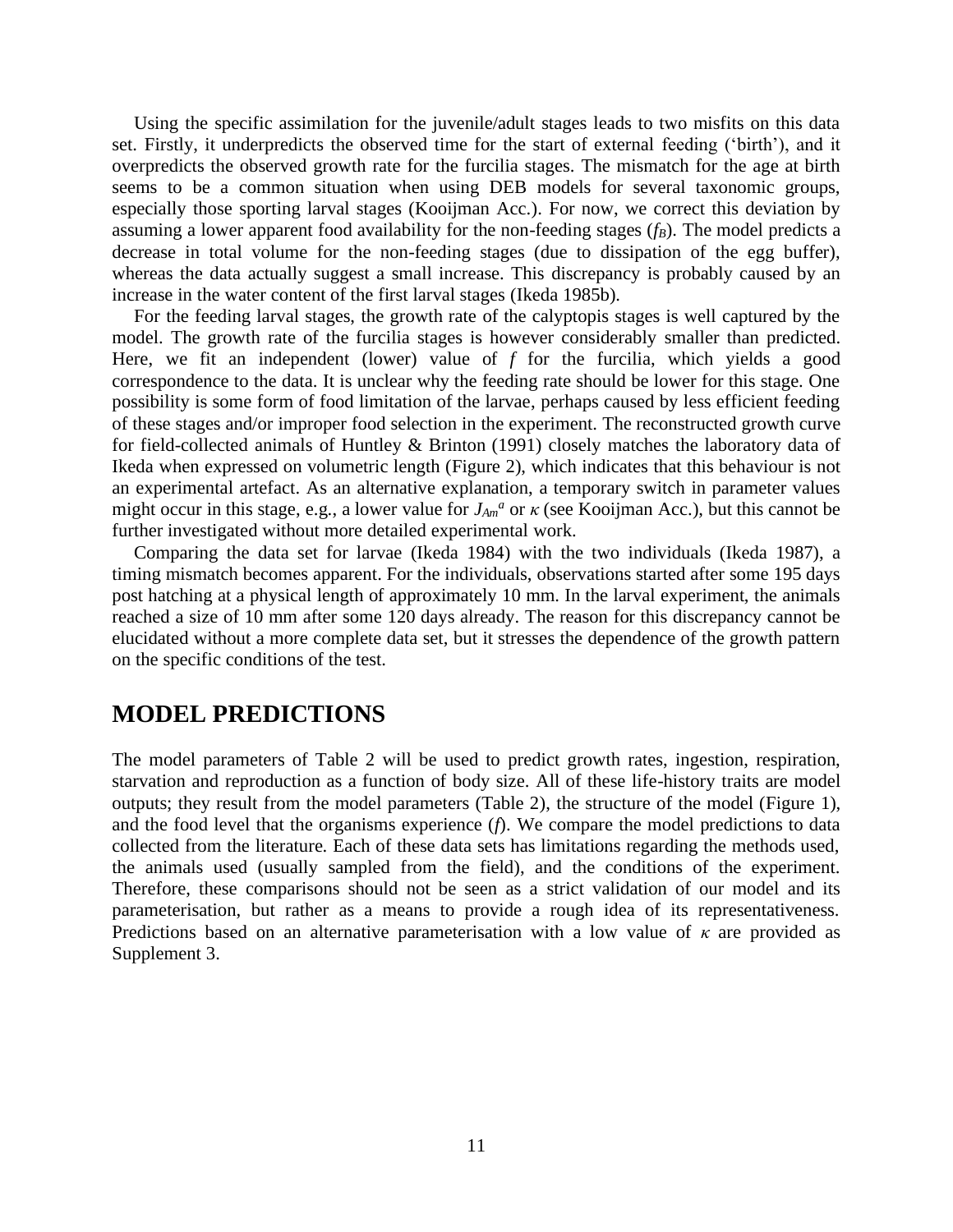#### **Instantaneous growth rates**



<span id="page-11-0"></span>Figure 3. Measured and predicted values for the instantaneous growth rate of krill. Model predictions (using Eq. 1) are shown for ad libitum food availability  $(f = 1)$  at two temperatures (extrapolation to 5<sup>o</sup>C, see Supplement 1), and for furcilia with a lower functional response (Table 2).

Instantaneous growth rates are generally estimated by measuring the change in (uropod) length with moulting from field-collected animals, in combination with an estimate of the inter-moult period (see e.g., Kawaguchi et al. 2006). As such, they are considered to be representative for the growth rate under field conditions. There is a large variation in the data [\(Figure 3\)](#page-11-0), which relates to uncertainties in the method (e.g., the estimation of inter-moult period), but also to the unknown environmental factors (food availability and temperature) that the animals experienced in their recent past. [Figure 3](#page-11-0) shows an additional model prediction for  $5^{\circ}C$  to show the influence of temperature on the growth rate. Our model prediction is on the lower end of the reported growth rates, which could mean that most data points represent growth rates from animals experiencing field temperatures higher than 0°C. However, we should also consider that our parameterisation based on laboratory data is underpredicting maximum growth rates in the field. Increasing growth rates without increasing maximum length would require increasing the specific assimilation and specific maintenance rates by the same factor (similar to the effect of temperature in [Figure 3\)](#page-11-0), with automatic consequences for the other predicted traits. The low growth rates observed for furcilia larvae in [Figure 3](#page-11-0) are consistent with the laboratory growth curve in [Figure 2](#page-9-0) (where fitting this stage required a lower value of *f*, see Table 2).

#### **Ingestion rates**

A range of different methods has been used to derive ingestion rates, but in [Figure 4,](#page-12-0) we simply combined the reported values from a number of studies (see Methods section) in a single plot. The DEBkiss prediction for the carbon-specific ingestion rate (as calculated from the model parameters in Table 2, using Eq. 2) is shown for (supposedly) optimal conditions: corresponding to the maximum growth curve in [Figure 2](#page-9-0)  $(f = 1)$ . The prediction for furcilia larvae was based on a lower value for the scaled functional response (Table 2).

The data show a lot of scatter, which is inherent to the complications of establishing ingestion rates experimentally. As we express ingestion rates per unit of body weight, errors in the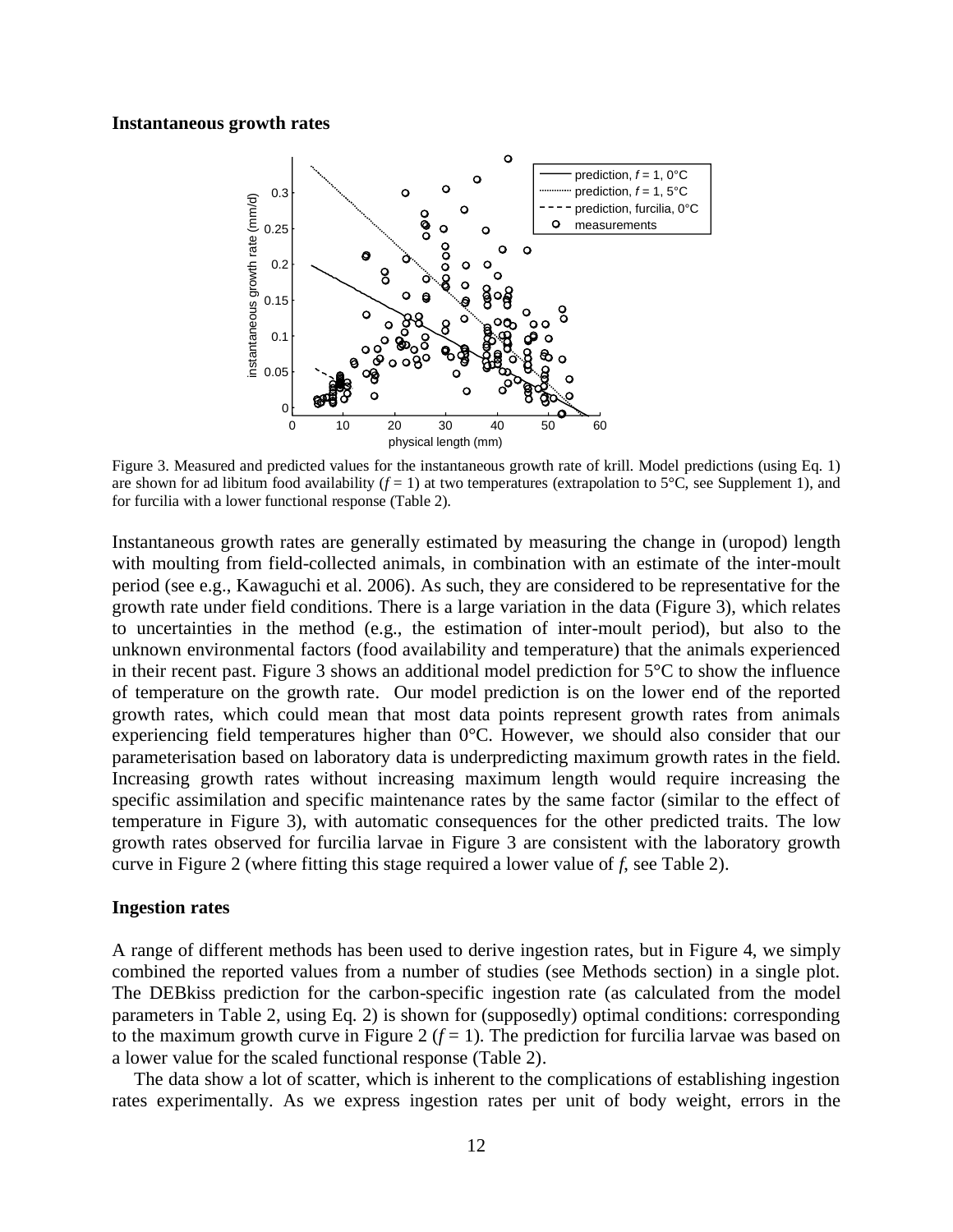measurement or estimation of the weights may also contribute to the scatter. Furthermore, our prediction assumes a carbon assimilation efficiency of 80%, which may also vary between experiments (a lower efficiency would lead to higher predictions for the ingestion rate, see Table 1). Nevertheless, the predictions are reasonably consistent with the data. The ingestion rates for the furcilia larvae cover a wide range, with values corresponding to the predicted ingestion rates for furcilia and others corresponding better to the predictions for  $f = 1$ . The ingestion data for furcilia from Ikeda (1984) correspond best to the prediction for this stage, using the lower *f* as estimated on the growth data from the same experiment [\(Figure 2\)](#page-9-0). This is thus consistent with our assumption for reduced feeding in this stage. The higher ingestion rates that are found in other studies allow for the possibility that furcilia larvae are capable of growth at the predicted rates for  $f = 1$ .

For adults, the model parameters suggest that the daily ration should always be less than 5%. However, several authors have reported higher values, as shown in [Figure 4.](#page-12-0) There could be a bias in the experimental method, a lower assimilation efficiency, or these values may represent a short-term peak in ingestion. However, if such high values for the ingestion rate (along with a high assimilation efficiency) would be corroborated, this would require a revision of our parameter set and/or model assumptions (see also Supplement 3).



<span id="page-12-0"></span>Figure 4. Carbon-specific ingestion rates (left) and respiration rates (right) from the literature, compared to the model predictions using the parameters in Table 2. Separate prediction for furcilia larva, based on the lower predicted ingestion rates (Table 2). For ingestion, only the data from Ikeda (1984) are specifically indicated, derived from the same experiment as the larval growth in Figure 2. For respiration, several predictions are shown (see text), including the minimum estimation based on somatic maintenance costs only. Filled symbols for respiration are studies for individuals incubated for some time at very low food or complete starvation before the measurement.

### **Respiration rates**

The measured respiration rates are compared in [Figure 4](#page-12-0) to predicted respiration rates using the model parameters in Table 2. It is essential to realise that respiration is a lump sum with contributions from several energy-requiring processes; contributions which depend on the life stage and feeding history of the individuals. Here, we present several predictions: a minimum (maintenance only), a specific estimate for furcilia (low *f*), and for juveniles/adults a maximum with and without the complete switch from maturation to storage (see Eq. 3, 4). The measured respiration rates should theoretically fall between the highest and lowest lines, as growth and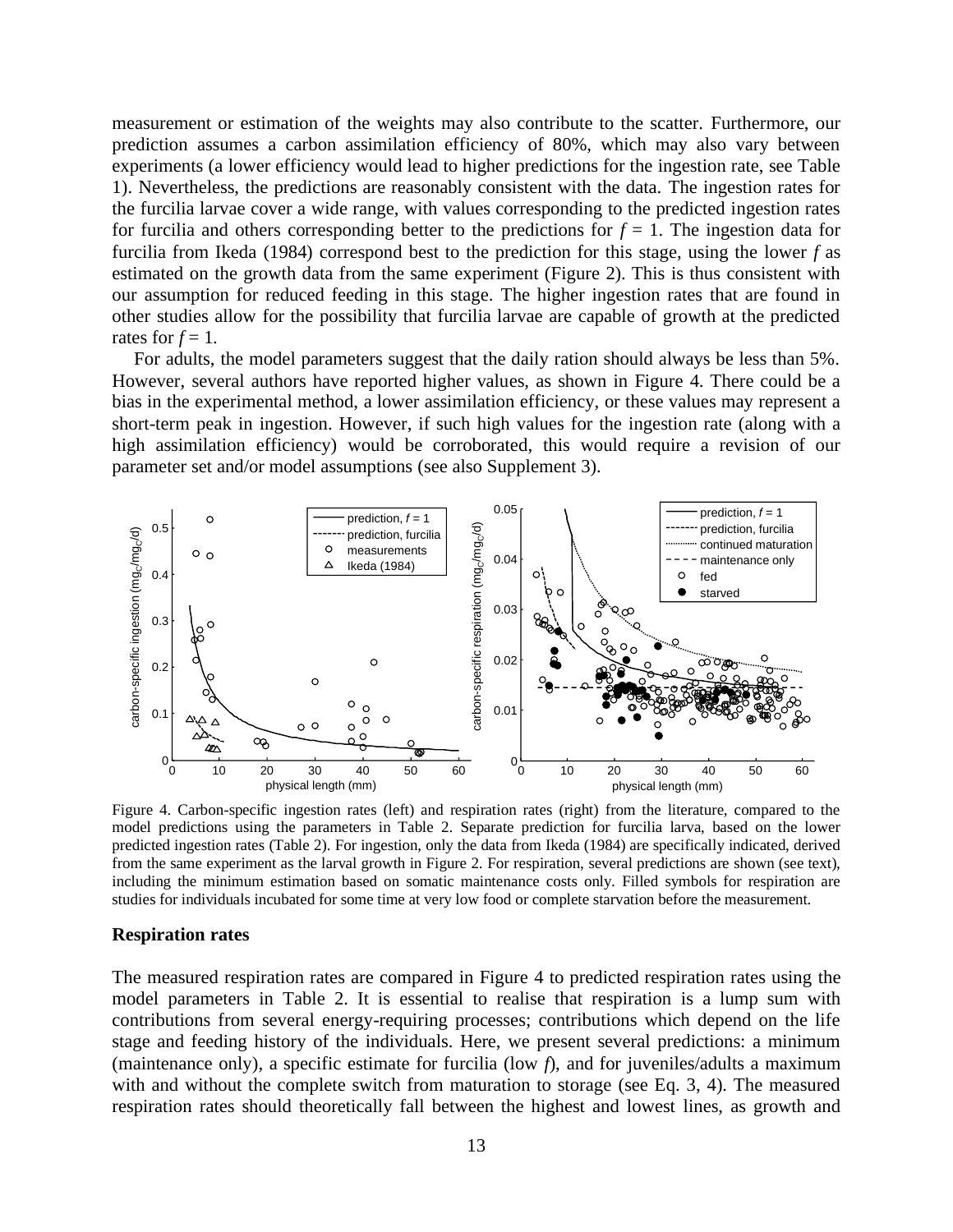maturation can likely be decreased or even stopped under starvation. As respiration is measured in the absence of food, the duration of the measurement, as well as the size and condition of the animal, will probably determine whether we observe rates closer to the maximum or to the minimum predictions. The maximum prediction respiration rate (solid line) makes a jump at the start of the juvenile stage, reflecting the switch from maturation to storage (see Eq. 3).

Overall, the observed respiration rates are quite consistent with the predictions. This is even more striking if we consider that the predictions are only based on the growth curves, together with some general conversion factors (Table 2). The data for furcilia are better represented by the specific prediction based on their apparent lower functional response.

Quite a number of data points are below the minimum line, which could point at a conversion problem (e.g., the need for a different respiratory quotient or dry-weight density), or that a lower specific maintenance rate would be more representative for the test conditions. Also, any storage would lead to lower measurements for the carbon-specific respiration rates, as storage is assumed not to require maintenance. Where both starved and fed animals were compared in the same study, the starved animals are lower and closer to the minimum. This indicates the general validity of our interpretation of respiration rates as a lump sum of different physiological processes.

For [Figure 4,](#page-12-0) we did not include respiration data for the non-feeding stages. Detailed data for respiration from the newly-laid egg to calyptopis I are provided in Quetin & Ross (1989), which reveal a linear increase over time, with a sudden increase at hatching (start of nauplius I stage). In contrast, DEBkiss would predict respiration to increase with time squared, which was confirmed for pond snail embryos (Jager et al. 2013). It is unclear what causes this deviation; the metabolic rules for the non-feeding stages of Antarctic krill require further investigation.

#### **Starvation**

Data for weight loss on starvation for summer-sampled juveniles/adults were taken from Ikeda & Dixon (1982) and Virtue et al. (1997). The weight decrease was estimated from measurements on the collected moults over time. Body composition did not change much over starvation, and did not suggest a considerable storage compartment in the starting population. Therefore, we assume that these animals burned structure to pay maintenance costs. Data and model prediction (Eq. 5 with parameters from Table 2) are compared in [Figure 5](#page-14-0) (left panel). Clearly, almost all animals lose less weight than predicted from the specific maintenance rate of Table 2 (prediction 1 in [Figure 5\)](#page-14-0). Therefore, it is likely that animals decreased their maintenance costs under these starvation conditions. This is confirmed by the low respiration rate measured at the end of the test in Ikeda & Dixon (1982), which is less than half of the minimum predicted respiration (for maintenance only). Using the measured respiration rate of the starved animals (prediction 2 in [Figure 5\)](#page-14-0) to predict weight loss provides a reasonable description for the experiment of Virtue et al. (1997), although the scatter is considerable. The animals in Ikeda & Dixon (1982), however, reveal an even slower decrease in weight (by roughly a factor of two), which is inconsistent with the measured respiration rate in the same experiment. This discrepancy may relate to an error in the measured respiration rate, or in the applied conversions. However, we should also consider that starvation may not have been complete; for example, bacteria might still have provided some level of nutrition for the krill (Virtue et al. 1997).

The right panel of [Figure 5](#page-14-0) shows the decrease in dry weight upon starvation for furcilia IV, as reported by Meyer & Oettl (2005). These larvae show a more severe rate of weight loss on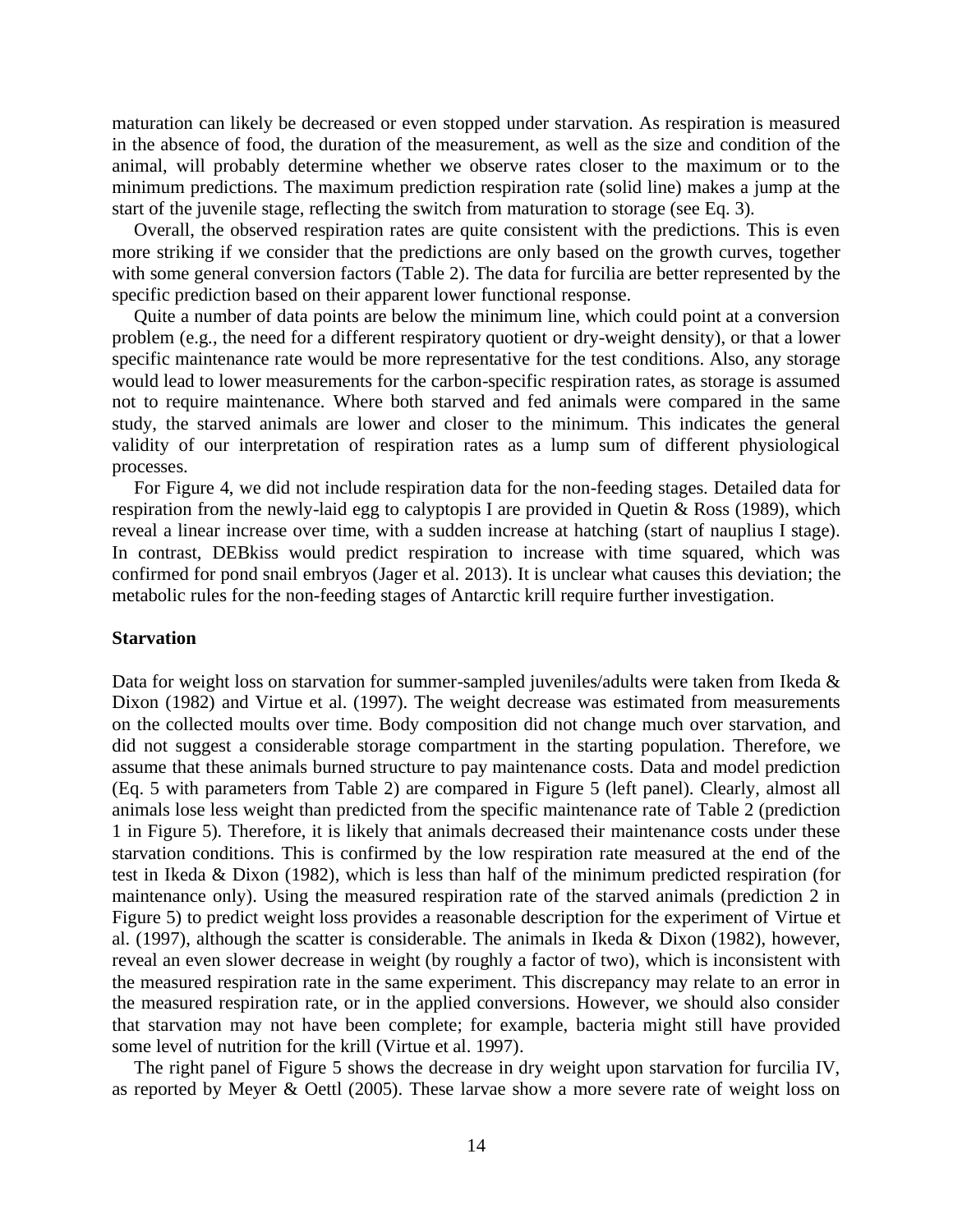starvation than predicted using Eq. 5 (roughly a factor of two). It is thus likely that these larvae are unable to reduce their maintenance costs under food limitation. The measured respiration rates decreased over the first 6 days of starvation (Meyer & Oettl 2005), which likely reflects the cessation of additional energy-requiring processes (growth, maturation). It is these processes that account for the difference between the maximum and minimum predictions for respiration rate in [Figure 4.](#page-12-0) The respiration rate decreased over starvation until it reached a stable minimum of some 2% on carbon basis per day, which is still slightly higher than the predicted minimum in [Figure 4,](#page-12-0) thus supporting the lack of reduction in somatic maintenance on starvation. Some of the costs associated with maturation may not be as easily reduced in larvae, which could explain the higher-than-expected weight loss in the starving larvae [\(Figure 5\)](#page-14-0). However, the larvae still lose more weight than predicted from the average respiration rate in the same experiment, which implies that they lose more carbon than expected from their use of oxygen.



<span id="page-14-0"></span>Figure 5. Relative weight loss on starvation. Two model predictions are shown, 1) using the parameters of Table 2 using Eq. 5, and 2) using the observed respiration rate at the end of the test in Ikeda & Dixon (1982), and the average over the test in Meyer & Oettl (2005).

#### **Reproduction**

The reproduction rates of Antarctic krill are difficult to estimate; the only estimates are from gravid females that spawned within weeks after collection from the field (and hence with an unknown feeding history). This batch of eggs has been produced from a storage (reproduction buffer) that was built up well before spawning. Using our parameter set, we can predict how long a female should have been eating at maximum rate to be able to produce a batch of a certain size (Eq. 6). This is compared to measured numbers of spawned eggs (see methods section) as a function of body length in [Figure 6.](#page-15-0) The model predicts an increase in batch size with female length (as  $J_A$  scales with  $L^2$  in Eq. 6), which is consistent with the observations. According to our parameterised model, a build-up time of 1-5 months is required to cover the observed range in clutch sizes, with most of the data less than 3 months. This does not seem to be very unrealistic, especially as our parameterisation is based on a temperature of  $0^{\circ}$ C (higher temperatures will shorten these build-up times). Part of the energy required for making a batch of eggs may be formed by the remaining overwintering storage (Virtue et al. 1997, Meyer 2012) at the start of spring. However, even with fully depleted storage, a female may still be able to build up the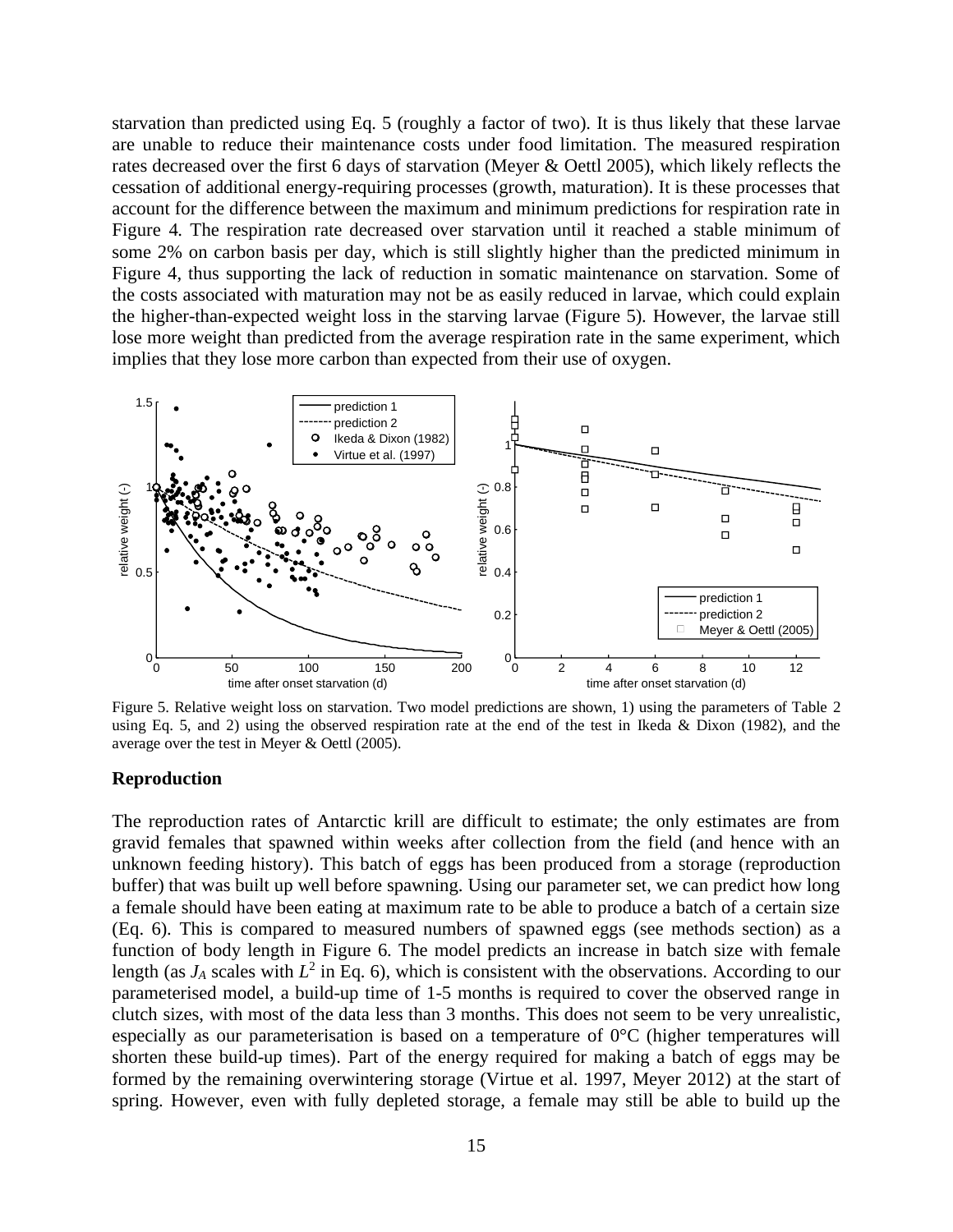material to produce a large batch of eggs in January when feeding conditions are optimal; Ross & Quetin (1986) discuss that positive growth and ovarian development may already start in early spring (September). The large variation in batch size may thus relate to the feeding history of the individual female, and how much of the lipid reserve from the previous summer has been used for overwintering.

The number of spawning events within one season is still under debate (see e.g., Ross  $\&$ Quetin 1983, Harrington & Ikeda 1986, Nicol et al. 1995). Our current parameterisation allows for one, or perhaps two smaller, clutches of eggs per season, also considering that the females need to build up sufficient storage during late summer and autumn to survive the next winter. A lower value of  $\kappa$  would allow for multiple spawning events, but will also change the predictions for the ingestion and respiration rates (see Supplement 3), as well as the time needed to build up storage for overwintering (see Supplement 2).



<span id="page-15-0"></span>Figure 6. Batch size for reproduction (in numbers of eggs) as function of body size. Model predictions for the potential batch size, given a certain time to build up a reproduction buffer, as provided by Eq. 6.

# **EVALUATION AND OUTLOOK**

DEBkiss offers a simple platform for the explicit and quantitative formalisation of a dynamic energy budget over the entire life cycle. Model parameterisation could be performed using nothing more than growth curves and a few general conversion factors. The small set of model parameters (Table 2) was subsequently able to provide realistic patterns for instantaneous growth, ingestion, respiration, starvation and reproduction, as functions of body size. This efficiency has been achieved by rigorous simplification. Many aspects of krill physiology have been ignored (e.g., changes in composition over ontogeny) or unrecognisably lumped with other processes (e.g., moulting and swimming costs in somatic maintenance). Many of the details on behaviour (e.g., vertical and horizontal migration, seasonal changes in feeding behaviour) and environment (e.g., temperature, ice cover, food availability) are condensed into the scaled functional response (*f*) and the scaling of rate constants with temperature. Producing realistic life histories thus rests not only on the model parameterisation but also on an accurate representation of the actual value of *f* and temperature that the individual experiences as a function of time.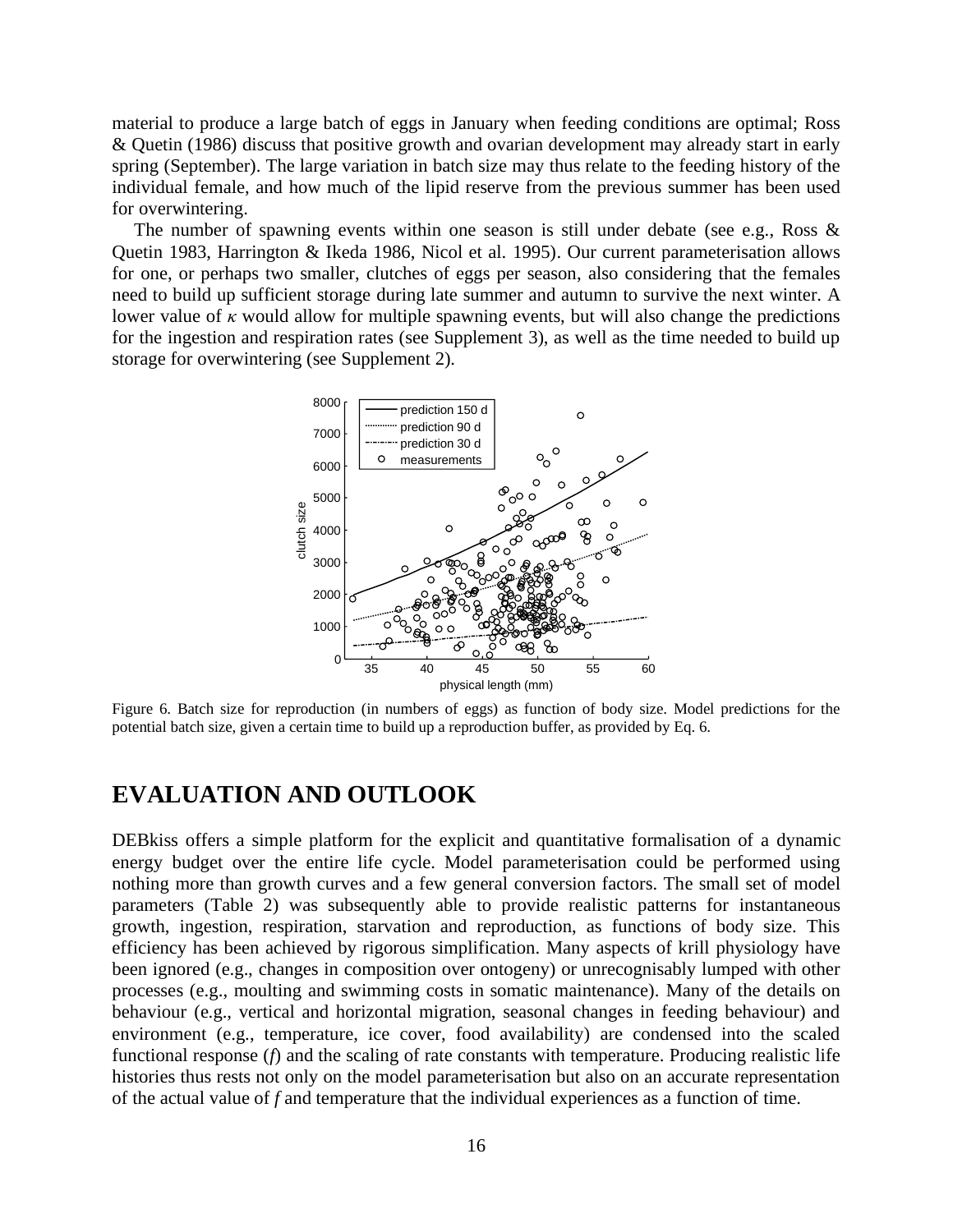The main uncertainty in the current parameter set is the value of  $\kappa$ . A value around 0.8 is fairly typical for DEB-based analyses (Kooijman 2013), but in individual cases, values from 0.1 to almost 1 have been established. Selecting a lower value for *κ* has predictable consequences in our analyses (an alternative analysis using  $\kappa = 0.4$  is presented as Supplement 3): to match the observed growth curves, the specific assimilation rate  $(J_{Am}^a)$  will need to be higher, which implies higher ingestion rates [\(Figure 4\)](#page-12-0). A lower  $\kappa$  implies a larger maturation flux, which leads to higher maximum respiration rates for furcilia and juveniles [\(Figure 4\)](#page-12-0). The minimum respiration rate would not be affected as the specific maintenance rate  $(J_M^{\nu})$  is mainly determined by the curvature of the growth curve. Also, the build-up time for the reproduction buffer [\(Figure](#page-15-0)  [6\)](#page-15-0) strongly depends on the value of *κ*, with lower values leading to larger clutch sizes, or shorter build-up times for the storage buffer, thereby allowing multiple spawning events in summer. A crude comparison of model predictions (at two values of *κ*) and lipid data from field-sampled animals is provided in Supplement 2. However, we currently lack the information to confidently select the most realistic value for *κ*. Even though we cannot provide a definitive parameterisation for *E. superba*, this analysis clearly shows that physiological traits cannot be viewed in isolation, as they are linked through the rules for the energy budget and constricted by the conservation laws. Therefore, the DEBkiss model is useful to quantitatively test ecophysiological questions regarding overwintering strategies, spawning frequency, minimum food requirements, etc. Finally, this framework can easily be extended to interpret and predict the effects of pollution and other stressors on all of the traits of an individual (Jager & Zimmer 2012), which allows for meaningful extrapolations to the population impacts (Jager et al. 2014).

In principle, the parameter set should remain constant over the entire life cycle, but there are situations in which we are forced to relax this restriction, and allow parameters to change with ontogeny in a structured manner (Kooijman Acc.). Such an adaptation is very likely needed to cover development of the non-feeding stages in *E. superba*, and possibly also to explain the slow growth in furcilia larvae [\(Figure 2\)](#page-9-0). The slow growth in this stage was also shown in fieldsampled animals [\(Figure 3\)](#page-11-0), and may therefore be an adaptation for dispersal or overwintering, as small individuals require lower food densities to maintain their bodies (Kooijman Acc.). Furthermore, specific attention is needed regarding the overwintering strategy of the juveniles/adults, as there are strong indications they are able to decrease their assimilation and maintenance rates in response to the light regime, irrespective of the available food (Teschke et al. 2007).

In an abstraction of biology, as is the case for the DEB framework, details are inevitably lost by focussing on generality. The model we used is not specific for *E. superba*, and not even specific for aquatic organisms; it is a generic model for invertebrate life cycles. Animals differ in parameter values and hardly in model structure, and parameter values tend to vary in predictable ways (Lika et al. 2011). The DEB framework can be used to compare very different species on a meaningful basis: by comparing model parameters of the energy budget rather than the resulting traits (as in Kooijman 2013). Clearly, more experimental work will be needed to provide the full picture for Antarctic krill, although the present parameterisation already provides a reasonable representation of all traits. This work can thus serve as a starting point for further investigations, and also as a basis for studies on the energetics of other euphausiids. In a broader perspective, DEB models have the potential to provide a common language for researchers working on very different species and/or questions (Alunno-Bruscia et al. 2011), thereby stimulating more diverse research collaborations. Focussing on the similarities between species, rather than their differences, still has a lot to offer for ecology.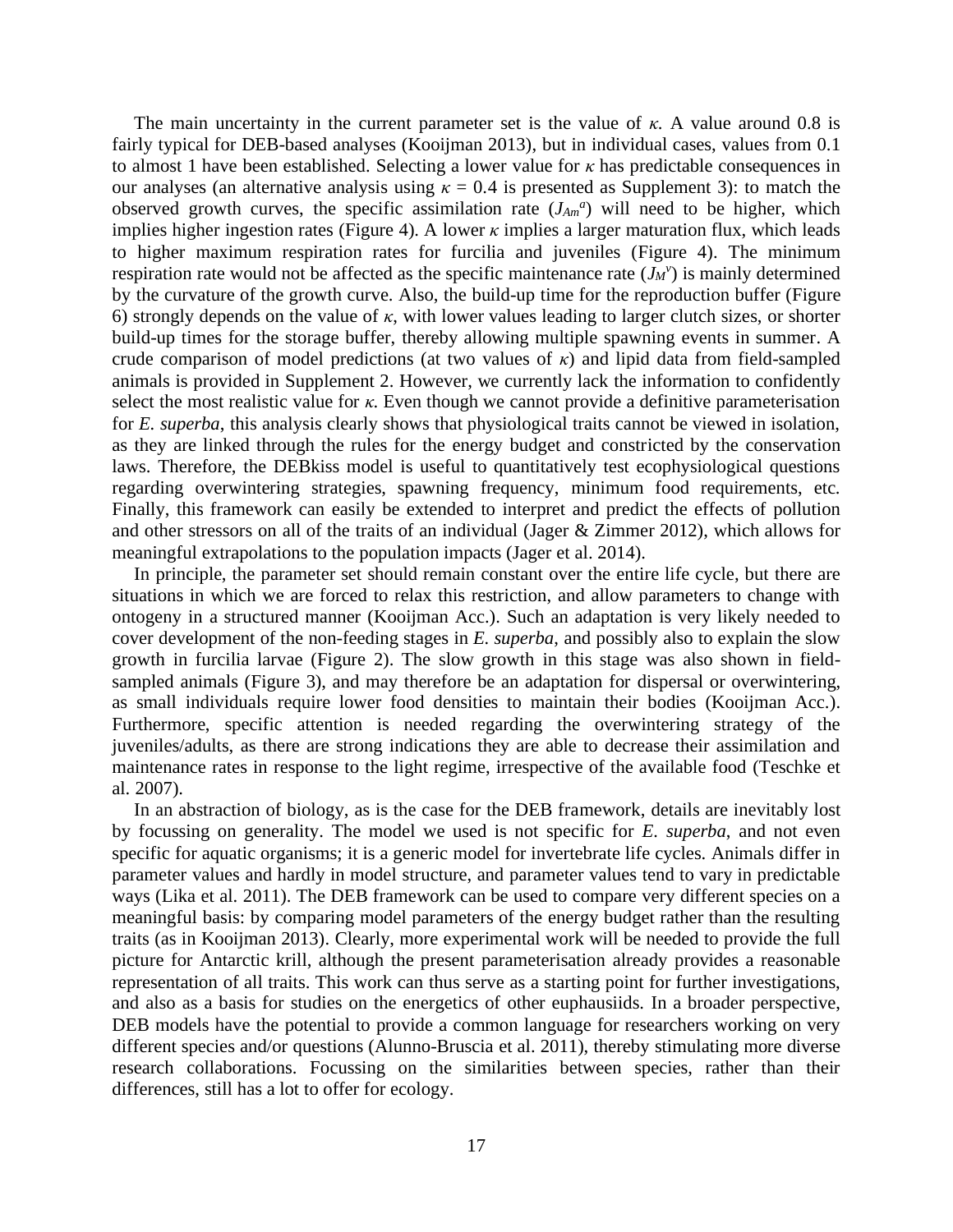*Acknowledgements.* This study was financially supported by the Norwegian Research Council through the grant 204023/E40 "Integrated model system: Risk and Ecosystem Based Management of Arctic waters", WP3: "Energetics as a link from sub-individuals to populations."

### LITERATURE CITED

- Alunno-Bruscia M, van der Veer HW, Kooijman SALM (2011) The AquaDEB project: physiological flexibility of aquatic animals analysed with a generic dynamic energy budget model (phase II). J Sea Res 66:263-269
- Atkinson A, Shreeve RS, Hirst AG, Rothery P, Tarling GA, Pond DW, Korb RE, Murphy EJ, Watkins JL (2006) Natural growth rates in Antarctic krill (*Euphausia superba*): II. Predictive models based on food, temperature, body length, sex, and maturity stage. Limnol Oceanogr 51:973-987
- Bengtson Nash SM, Poulsen AH, Kawaguchi S, Vetter W, Schlabach M (2008) Persistent organohalogen contaminant burdens in Antarctic krill (*Euphausia superba*) from the eastem Antarctic sector: a baseline study. Sci Total Environ 407:304-314
- Boyd CM, Heyraud M, Boyd CN (1984) Feeding of the Antarctic krill *Euphausia superba*. J Crustac Biol 4:123-141
- Clarke A, Quetin LB, Ross RM (1988) Laboratory and field estimates of the rate of fecal pellet production by Antarctic krill, *Euphausia superba*. Mar Biol 98:557-563
- Daly KL (1990) Overwintering development, growth, and feeding of larval *Euphausia superba* in the Antarctic marginal ice zone. Limnol Oceanogr 35:1564-1576
- Daly KL (1998) Physioecology of juvenile Antarctic krill (*Euphausia superba*) during spring in ice-covered seas. In: Lizotte MP, Arrigo KR (eds) Antarctic sea ice: biological processes, interactions and variability. American Geophysical Union, Washington, D.C., US
- Daly KL (2004) Overwintering growth and development of larval *Euphausia superba*: an interannual comparison under varying environmental conditions west of the Antarctic Peninsula. Deep-Sea Research Part II 51:2139-2168
- Denys CJ, McWhinnie MA (1982) Fecundity and ovarian cycles of the Antarctic krill *Euphausia superba* (Crustacea, Euphausiacea). Can J Zoolog 60:2414-2423
- Haberman KL, Quetin LB, Ross RM (2003) Diet of the Antarctic krill (*Euphausia superba* Dana): I. Comparisons of grazing on *Phaeocystis antarctica* (Karsten) and *Thalassiosira antarctica* (Comber). J Exp Mar Biol Ecol 283:79-95
- Hagen W, Kattner G, Terbrüggen A, Van Vleet ES (2001) Lipid metabolism of the Antarctic krill *Euphausia superba* and its ecological implications. Mar Biol 139:95-104
- Harrington SA, Ikeda T (1986) Laboratory observations on spawning, brood size and egg hatchability of the Antarctic krill *Euphausia superba* from Prydz Bay, Antarctica. Mar Biol 92:231-235
- Hirche HJ (1983) Excretion and respiration of the Antarctic krill *Euphausia superba*. Polar Biol 1:205-209
- Hofmann EE, Lascara CM (2000) Modeling the growth dynamics of Antarctic krill *Euphausia superba*. Mar Ecol Prog Ser 194:219-231
- Huntley M, Brinton E (1991) Mesoscale variation in growth and early development of *Euphausia superba* Dana in the western Bransfield Strait region. Deep-Sea Res 38:1213- 1240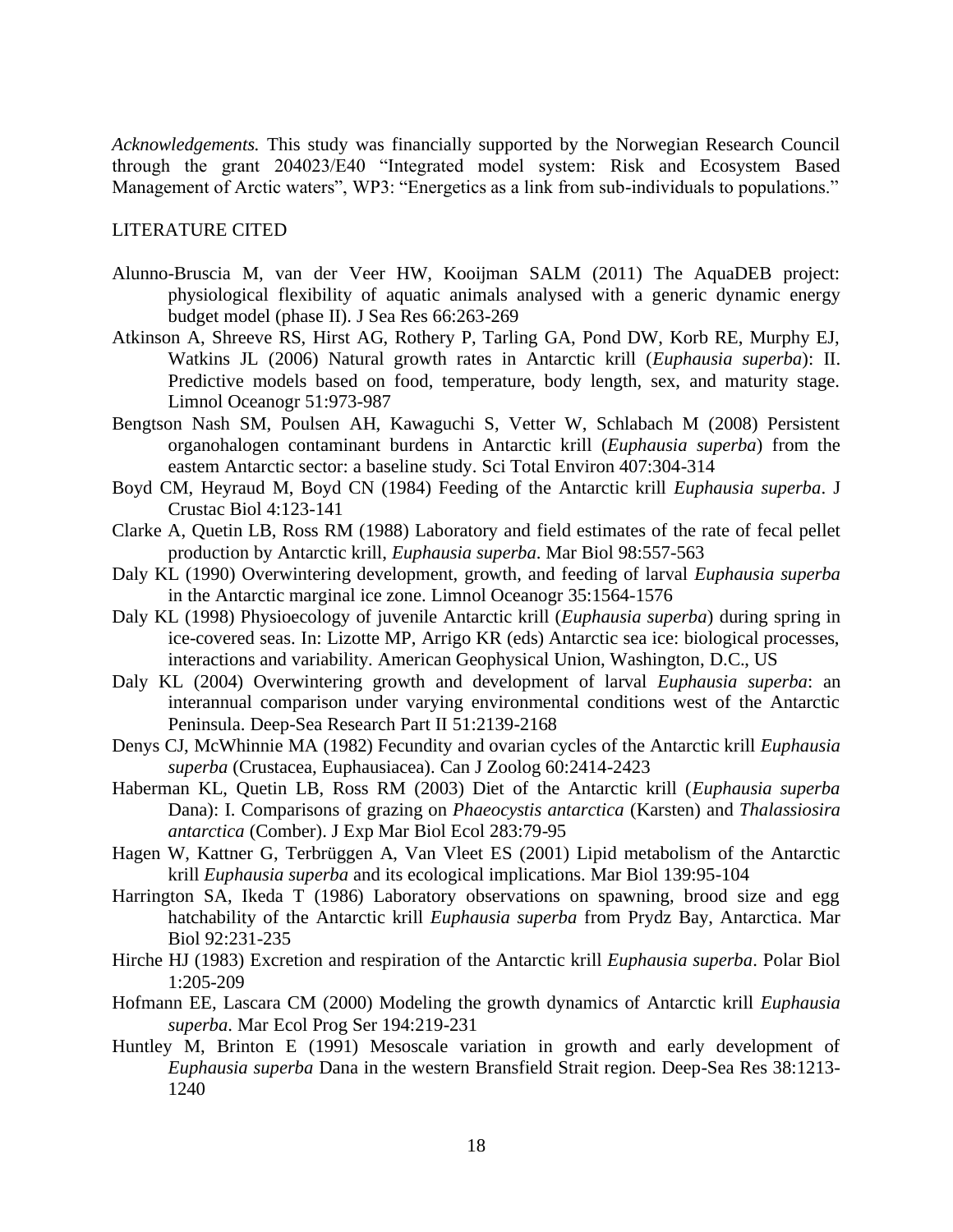- Ikeda T (1981) Metabolic activity of larval stages of Antarctic krill. Antarctic Journal of the US 16:161-162
- Ikeda T (1984) Development of the larvae of the Antarctic krill (*Euphausia superba* Dana) observed in the laboratory. J Exp Mar Biol Ecol 75:107-117
- Ikeda T (1985a) Life history of Antarctic krill *Euphausia superba*: a new look from an experimental approach. Bull Mar Sci 37:599-608
- Ikeda T (1985b) Metabolic rate and elemental composition (C and N) of embryos and nonfeeding early larval stages of Antarctic krill (*Euphausia superba* Dana). J Exp Mar Biol Ecol 90:119-127
- Ikeda T (1987) Mature Antarctic krill (*Euphausia superba* Dana) grown from eggs in the laboratory. J Plankton Res 9:565-569
- Ikeda T, Dixon P (1982) Body shrinkage as a possible over-wintering mechanism of the Antarctic krill, *Euphausia superba* Dana. J Exp Mar Biol Ecol 62:143-151
- Ikeda T, Mitchell AW (1982) Oxygen uptake, ammonia excretion and phosphate excretion by krill and other Antarctic zooplankton in relation to their body size and chemical composition. Mar Biol 71:283-298
- Ishii H, Omori M, Maeda M, Watanabe Y (1987) Metabolic rates and elemental composition of the Antarctic krill, *Euphausia superba* Dana. Polar Biol 7:379-382
- Jager T, Barsi A, Hamda NT, Martin BT, Zimmer EI, Ducrot V (2014) Dynamic energy budgets in population ecotoxicology: applications and outlook. Ecol Modell 280:140-147
- Jager T, Martin BT, Zimmer EI (2013) DEBkiss or the quest for the simplest generic model of animal life history. J Theor Biol 328:9-18
- Jager T, Zimmer EI (2012) Simplified Dynamic Energy Budget model for analysing ecotoxicity data. Ecol Modell 225:74-81
- Kato M, Segawa S, Tanoue E, Murano M (1982) Filtering and ingestion rates of the Antarctic krill, *Euphausia superba* Dana. Trans Tokyo Univ Fish 5:167-175
- Kawaguchi S, Candy SG, King R, Naganobu M, Nicol S (2006) Modelling growth of Antarctic krill. I. Growth trends with sex, length, season, and region. Mar Ecol Prog Ser 306:1-15
- Kooijman SALM (2001) Quantitative aspects of metabolic organization: a discussion of concepts. Phil Trans R Soc B 356:331-349
- Kooijman SALM (2013) Waste to hurry: dynamic energy budgets explain the need of wasting to fully exploit blooming resources. Oikos 122:348-357
- Kooijman SALM (Acc.) Metabolic acceleration in animal ontogeny: an evolutionary perspective. J Sea Res In press. DOI 10.1016/j.seares.2014.06.005
- Lika K, Kearney MR, Freitas V, Van der Veer HW, Van der Meer J, Wijsman JWM, Pecquerie L, Kooijman SALM (2011) The "covariation method" for estimating the parameters of the standard Dynamic Energy Budget model I: Philosophy and approach. J Sea Res 66:270-277
- Meyer B (2012) The overwintering of Antarctic krill, *Euphausia superba*, from an ecophysiological perspective. Polar Biol 35:15-37
- Meyer B, Atkinson A, Blume B, Bathmann UV (2003) Feeding and energy budgets of larval Antarctic krill *Euphausia superba* in summer. Mar Ecol Prog Ser 257:167-177
- Meyer B, Atkinson A, Stübing D, Oettl B, Hagen W, Bathmann UV (2002) Feeding and energy budgets of Antarctic krill *Euphausia superba* at the onset of winter I. Furcilia III larvae. Limnol Oceanogr 47:943-952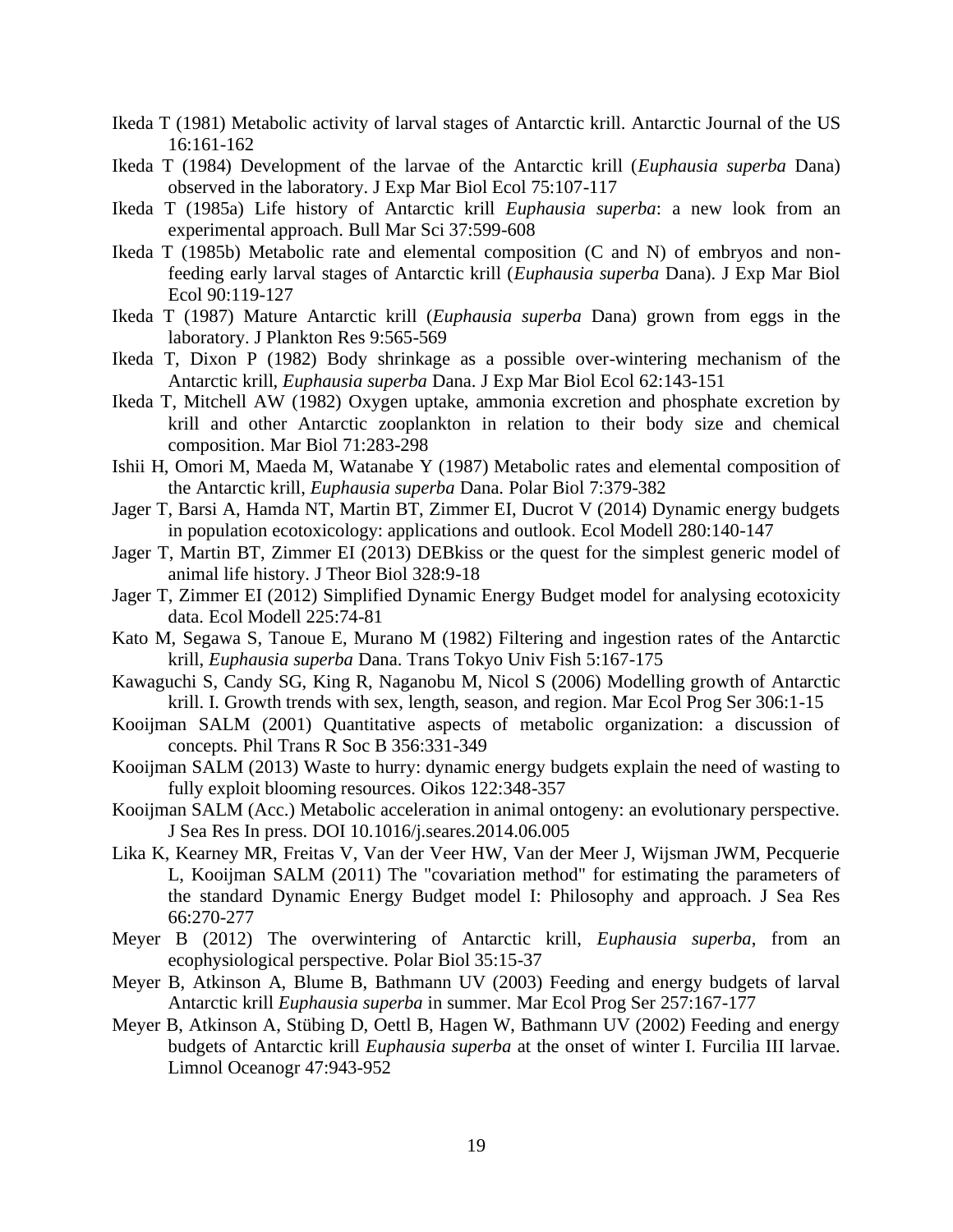- Meyer B, Auerswald L, Siegel V, Spahić S, Pape C, Fach BA, Teschke M, Lopata AL, Fuentes V (2010) Seasonal variation in body composition, metabolic activity, feeding, and growth of adult krill *Euphausia superba* in the Lazarev Sea. Mar Ecol Prog Ser 398:1-18
- Meyer B, Fuentes V, Guerra C, Schmidt K, Atkinson A, Spahic S, Cisewski B, Freier U, Olariaga A, Bathmann U (2009) Physiology, growth, and development of larval krill *Euphausia superba* in autumn and winter in the Lazarev Sea, Antarctica. Limnol Oceanogr 54:1595-1614
- Meyer B, Oettl B (2005) Effects of short-term starvation on composition and metabolism of larval Antarctic krill *Euphausia superba*. Mar Ecol Prog Ser 292:263-270
- Nicol S, De la Mare WK, Stolp M (1995) The energetic cost of egg production in Antarctic krill (*Euphausia superba* Dana). Antarct Sci 7:25-30
- Nicol S, Foster J, Kawaguchi S (2012) The fishery for Antarctic krill recent developments. Fish Fish 13:30-40
- Nisbet RM, Muller EB, Lika K, Kooijman SALM (2000) From molecules to ecosystems through dynamic energy budget models. J Anim Ecol 69:913-926
- Pakhomov EA, Atkinson A, Meyer B, Oettl B, Bathmann U (2004) Daily rations and growth of larval krill *Euphausia superba* in the Eastern Bellingshausen Sea during austral autumn. Deep-Sea Res 51:2185-2198
- Pakhomov EA, Perissinotto R, Froneman PW, Miller DGM (1997) Energetics and feeding dynamics of *Euphausia superba* in the South Georgia region during the summer of 1994. J Plankton Res 19:399-423
- Pecquerie L, Fablet R, de Pontual H, Bonhommeau S, Alunno-Bruscia M, Petitgas P, Kooijman SALM (2012) Reconstructing individual food and growth histories from biogenic carbonates. Mar Ecol Prog Ser 447:151-164
- Quetin LB, Ross RM (1989) Effects of oxygen, temperature and age on the metabolic-rate of the embryos and early larval stages of the Antarctic krill *Euphausia superba* Dana. J Exp Mar Biol Ecol 125:43-62
- Quetin LB, Ross RM, Frazer TK, Amsler MO, Wyatt-Evens C, Oakes SA (2003) Growth of larval krill, *Euphausia superba*, in fall and winter west of the Antarctic Peninsula. Mar Biol 143:833-843
- Ross RM, Quetin LB (1983) Spawning frequency and fecundity of the Antarctic krill *Euphausia superba*. Mar Biol 77:201-205
- Ross RM, Quetin LB (1986) How productive are Antarctic krill. Bioscience 36:264-269
- Ross RM, Quetin LB (1989) Energetic cost to develop to the first feeding stage of *Euphausia superba* Dana and the effect of delays in food availability. J Exp Mar Biol Ecol 133:103- 127
- Ross RM, Quetin LB, Baker KS, Vernet M, Smith RC (2000) Growth limitation in young *Euphausia superba* under field conditions. Limnol Oceanogr 45:31-43
- Saraiva S, van der Meer J, Kooijman SALM, Witbaard R, Philippart CJM, Hippler D, Parker R (2012) Validation of a Dynamic Energy Budget (DEB) model for the blue mussel *Mytilus edulis*. Mar Ecol Prog Ser 463:141-158
- Schnack SB (1985) Feeding by *Euphausia superba* and copepod species in response to varying concentrations of phytoplankton. In: Siegfried WR, Condy PR, Laws RM (eds) Antarctic Nutrient Cycles and Food Webs. Springer, Berlin, Germany
- Segawa S, Kato M, Murano M (1982) Respiration and ammonia excretion rates of the Antarctic krill, *Euphausia superba* Dana. Trans Tokyo Univ Fish 5:177-187